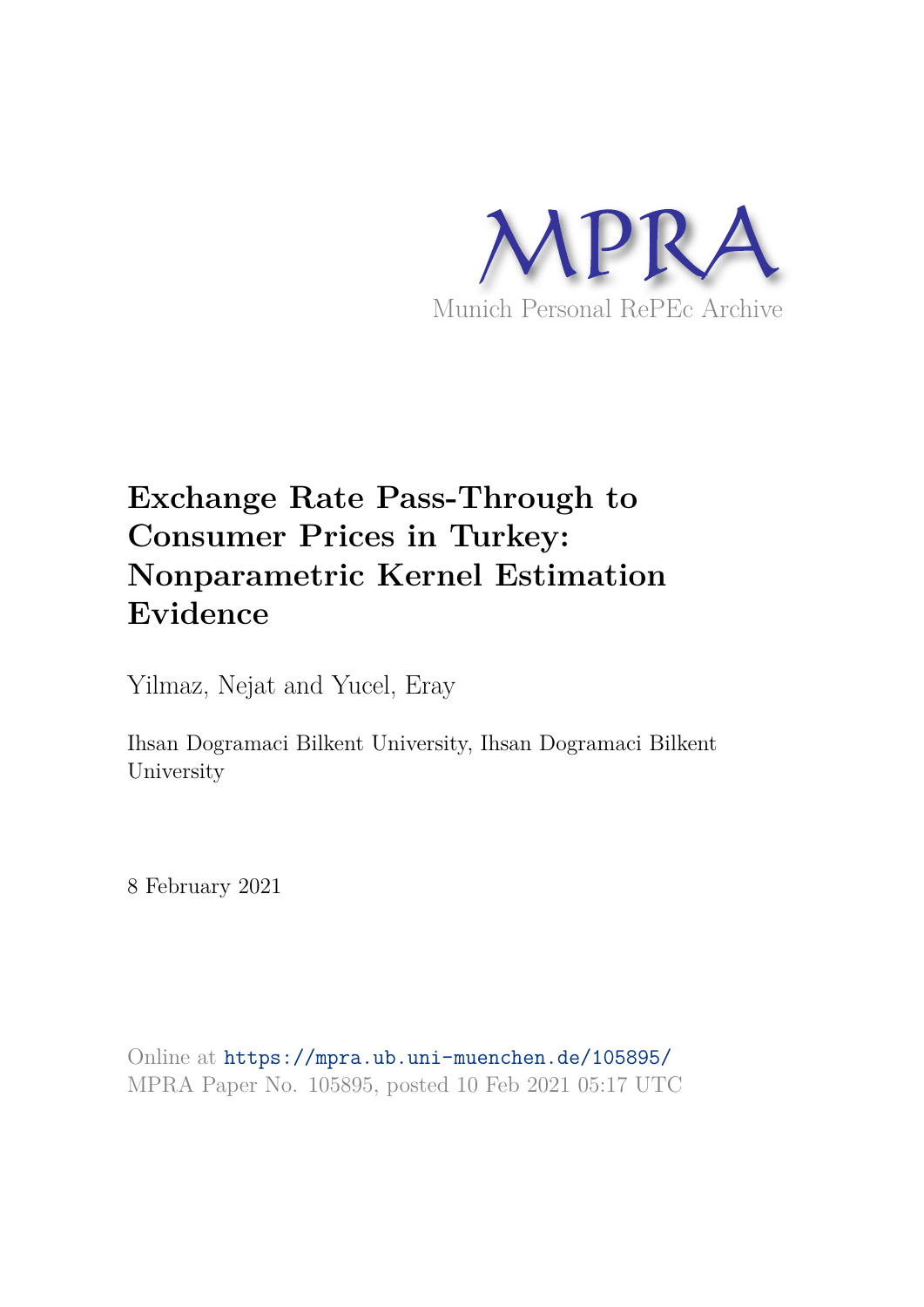#### **Exchange Rate Pass-Through to Consumer Prices in Turkey: Nonparametric Kernel Estimation Evidence**

*Summary of preliminary findings, contact the authors before citing* 

| Nejat Yilmaz <sup>*</sup>          | Mustafa Eray Yucel                        |
|------------------------------------|-------------------------------------------|
| Ihsan Dogramaci Bilkent University | <b>Ihsan Dogramaci Bilkent University</b> |

#### **Abstract**

Exchange rate pass-through (ERPT) in the Turkish economy appeared again, especially after mid-2018 when policies to re-balance and soft-land the economy failed to a wide extent. Such re-appearance of the feedback from exchange rates to domestic prices deserves investigative efforts, having recalled that part of the stabilization success of the Central Bank of Turkey in early 2000s directly stemmed from its ability to reduce ERPT. In this paper, we aim to contribute to current policy discussions on Turkey by presenting our nonparametric kernel-based density function and regression estimates of the pass-through effect. Our findings are indicative not only of a sizable level of ERPT but also of its dependence on the size of currency depreciation.

**Keywords:** Exchange Rate, Currency Depreciation, Pass-through to Inflation, Consumer Prices, Monetary Policy, Inflation Targeting, Central Bank Performance.

**JEL Codes:** C51, E52, E58

#### **1. Introduction**

 $\overline{a}$ 

The definition of exchange rate pass-through (ERPT) diversifies regarding the strength of countries' economies, namely the emerging and advanced economies. ERPT is proposed as a percentage change in the exchange rate results in the percentage change in local currency import prices in advanced economies. However, ERPT in emerging economies is considered as the impact of a change in the foreign exchange rate on domestic prices. The phenomenon of ERPT is quite crucial in the sense that central banks efficiently impose macro policies in an inflationary environment, especially in the countries in which price stability is a chronic issue. Understandably, a low level of exchange rate pass-through generates a more independent monetary policy. Kara et al. (2007) suggested that the reasoning behind why domestic prices are affected in emerging markets is because they rely more on the imported intermediate goods in the production, hence one of the main differences reveals between the two definitions of ERPT.

Most emerging economies utilize the floating exchange rate regime and inflation targeting. As of the fact that Turkey is in the floating exchange rate regime since 2001, the exchange rate pass-through becomes a paramount subject to analyze the inflation dynamics. Monetary authorities in emerging markets have been feared that the unexpected volatility of exchange

<sup>\*</sup> **Yilmaz:** Ihsan Dogramaci Bilkent University, Department of Economics, 06800 Ankara, Turkey, Phone: +90- 537-791-3839, e-mail: nejatyilmaz95@gmail.com ● **Yucel:** Ihsan Dogramaci Bilkent University, Department of Economics, 06800 Ankara, Turkey, Phone: +90-532-543-5888, e-mail: eray@bilkent.edu.tr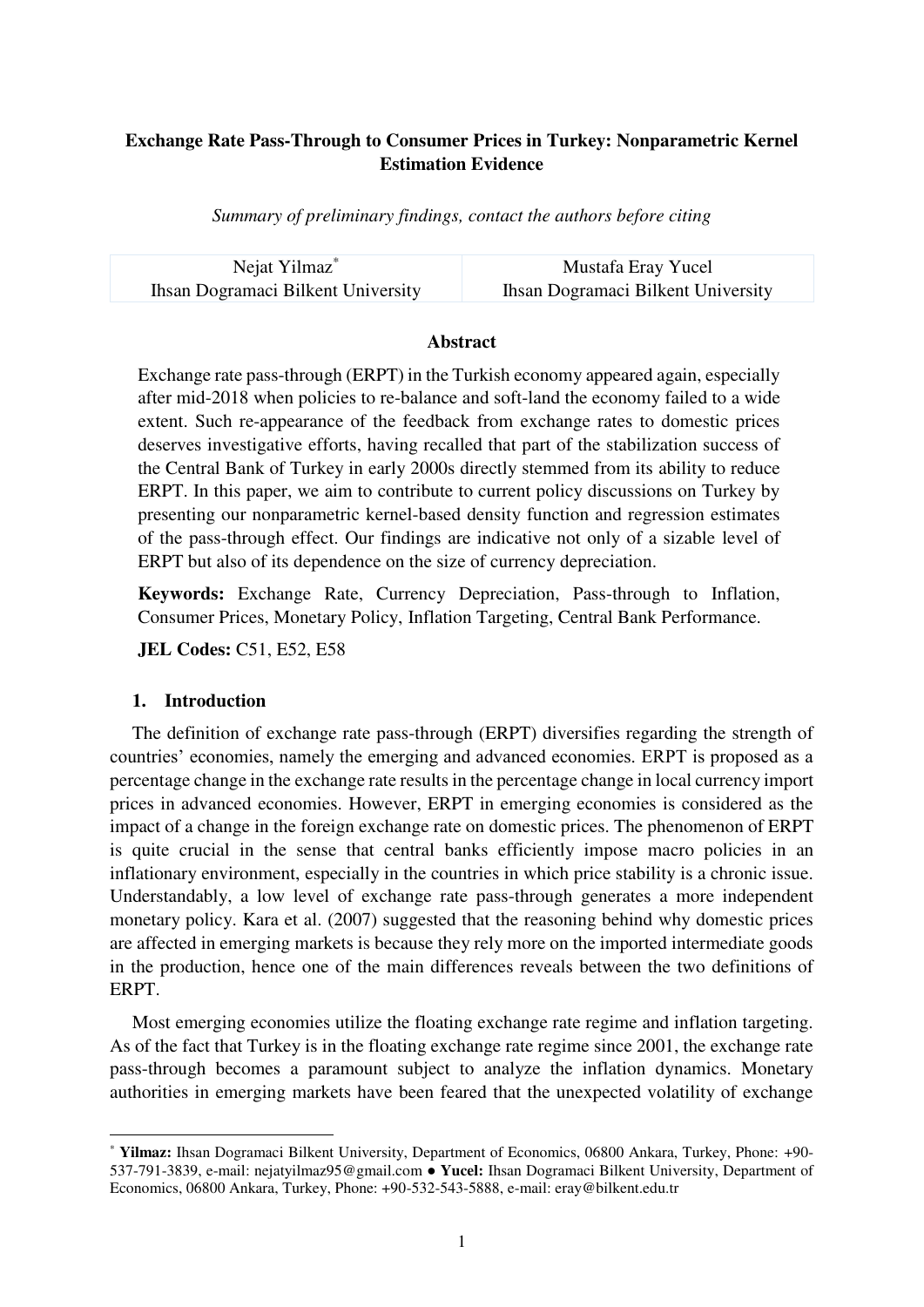rate could imperil price stability. According to Ha et al. (2019), some countries have been taking action to prevent the undesirable fluctuations of the exchange rate, that is to say fear of floating, which can be reflected in ERPT. Another fact is that the implementation of inflation targeting initiates a room to eliminate the pressure of ERPT. According to Yüncüler (2011), after the adaptation of inflation targeting in Turkey, inflation started declining rapidly to levels as low as 5 percent. Caselli and Roitman (2016) also concluded that during the huge depreciation period, domestic prices react more negatively so that the amendatory impact of inflation targeting reduces the level of ERPT. Moreover, Patra et al. (2020) supported that the inflation targeting framework brings low and stable inflation across the emerging economies.

The vast majority of the literature on ERPT in emerging markets is about how such monetary policies could shape the relation between inflation and ERPT. Turkey, is being one of the emerging markets, shares similar dynamics with other emerging economies. A prominent factor is the use of monetary policy. Lopez and Mignon (2016) demonstrated that credibility and transparency of monetary policy decisions ease the catastrophic results of ERPT on domestic prices and they also mention the necessity of inflation targeting for stable price levels. Another study by Lamia et al. (2017) agrees upon the fact that monetary policy credibility and inflation targeting process have robust effects on lowering the degree of ERPT. From the perspective of most research, non-ITers and ITers indicate considerably distinctive outcomes for the inflationary environment.

Turkish literature also validates the parallel patterns of other emerging markets. What can be stated differently is that the weight of traded goods in the consumer basket is the critical aspect that makes the whole process problematic. Between January and September 2020, according to Broad Economic Classification (BEC), the ratio of the total imported intermediate goods is 75.4%. Kara et al. (2007) resulted in that because of the high weight of traded goods, during the 1990s, the period in which fixed/crawling peg exchange rate regime was implemented and high inflation was a major concern, price setters indexed their prices to the fluctuations in the exchange rate. The indexation problem led to ERPT negatively and stirred up inflation. On the other hand, the float period and implicit inflation targeting relieved the ERPT effect in Turkey. What is more, Kara and Öğünç (2007) deduced that two important factors might be valid to weaken the impact of ERPT: the role of inflation targeting in price setting and the decrease in the indexation. Furthermore, inflation expectations are worth mentioning to clarify another channel of forming ERPT. What Çiftçi and Yılmaz (2018) emphasized that immense ERPT not only propose cost-related outcomes but also by harming future expectations, they generate more considerable effects than cost effects. Henceforth, the expectations channel can build non-linear interactions between ERPT and inflation behavior. One last and broad study by Saygılı and Saygılı (2019) established that different industry features, such as the use of technology, degree of imported input use, and international trade connections are vital by the means of pass-through exchange rate on domestic prices.

The methodology that has been employed to investigate ERPT is quite ample. Kara and Öğünç (2007) used a monthly VAR model consisting of four variables that are output gap, import prices denominated in Turkish Lira, private manufacturing prices, and CPI excluding unprocessed food and administered prices; they examined the baseline model and impulse responses for both inflation targeting and non-targeting periods. Also, Kara et al. (2005) introduced a time-varying model with Kalman filter to point out that the degree of ERPT can reshape between regimes, through time, and between industries. Lamia et al. (2017) utilized a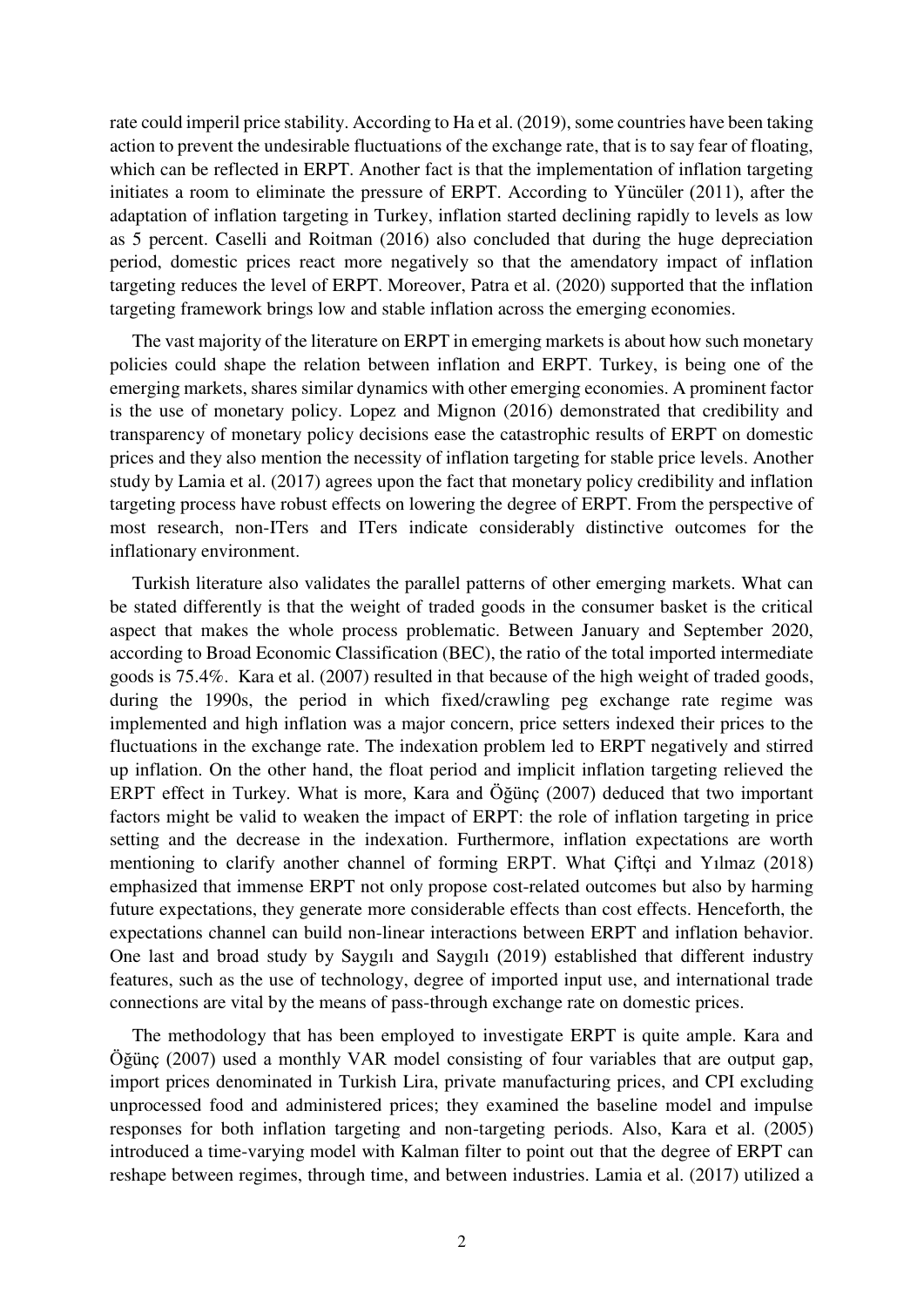cointegrated VAR that granted them to seek the non-stationarity of the data consisting of 11 emerging markets. What Patra et al. (2020) aimed was to assess the dynamics of 15 emerging countries with a generic model proposed by Goldberg and Knetter (1997) regarding the role of monetary policy and adopting inflation targeting regime. A different approach was conducted by Önel and Goodwin (2013), that is nonparametric Generalized Additive Modeling to evaluate time-series data in a nonlinear fashion for three highly traded, homogeneous commodities affecting ERPT. A final methodological remark is about the nonparametric approach of Kernel density estimation. It has been handled in the literature since Rosenblatt (1956), estimates the density function at a place in which neighboring observations determine the results that are grounded on histogram methodology however to our knowledge, the method has not been managed for ERPT specifics (Zambom & Dias, 2013).

In this paper, we will estimate the effects of the exchange rate pass-through into the domestic prices in Turkey. The period is between the first quarter of 2005 and the first quarter of 2020. Two different time specifications will be conducted: monthly frequency and quarterly change; quarterly frequency and quarterly change for both the headline Consumer Price Index of Turkey and its 12 subgroups. For the sake of diversification of empirical analysis, parametric and nonparametric approaches will be employed. On one hand, ordinary least squares regression will be utilized for the parametric side. On the other hand, Kernel density regression analysis will be operated for the nonparametric approach purposes.

The remainder of the paper is structured as follows: Section 2 describes the empirical methodology; Section 3 provides our empirical specifications and Section 4 elaborates empirical findings against the recent economic history of Turkey. Section 5 concludes our work.

#### **2. Methodology**

As mentioned earlier, our preference toward nonparametric kernel estimation stems from a desire to liberate our analysis from functional forms. So, we want to come up with estimates that are not restricted to strict polynomial forms imposed for all sample points. In such an attempt to leave data to talk on its behalf, kernel smoothing techniques equip us with a toolset to obtain "one estimate for every given data point". In what follows, we briefly describe kernel smoothing, specifically referring to kernel density estimation and kernel regression cases.

As its name suggests, the essence of kernel smoothing is a mathematical object that we call the "kernel function", denoted  $K(.)$ . Function  $K(.)$  is nonnegative and it returns a full set of weights for the observations of concern, at every observation it is evaluated. For any observation in a data set (call it the center), the weighting function  $K(.)$  assigns the largest weight to the center where weights of other points are determined as a function to their distance to center. The kernel function can assume Gaussian, Triangular or Uniform shapes among many others. In our analysis, we maintain a second-order Gaussian kernel, so the weights display the shape of the normal probability distribution function.

"Assignment of weights to all data points evaluated at each data point" is key in nonparametric kernel estimation since our main goal while calculating our estimate is (1) to allow for a separate estimate at each data point and (2) to value the most the center compared to others while accounting for the others to a degree. Then it becomes critical how fast the weights decline as an observation falls far from the center. That speed of change of weights is controlled by a parameter called band width (or window width) where the argument of the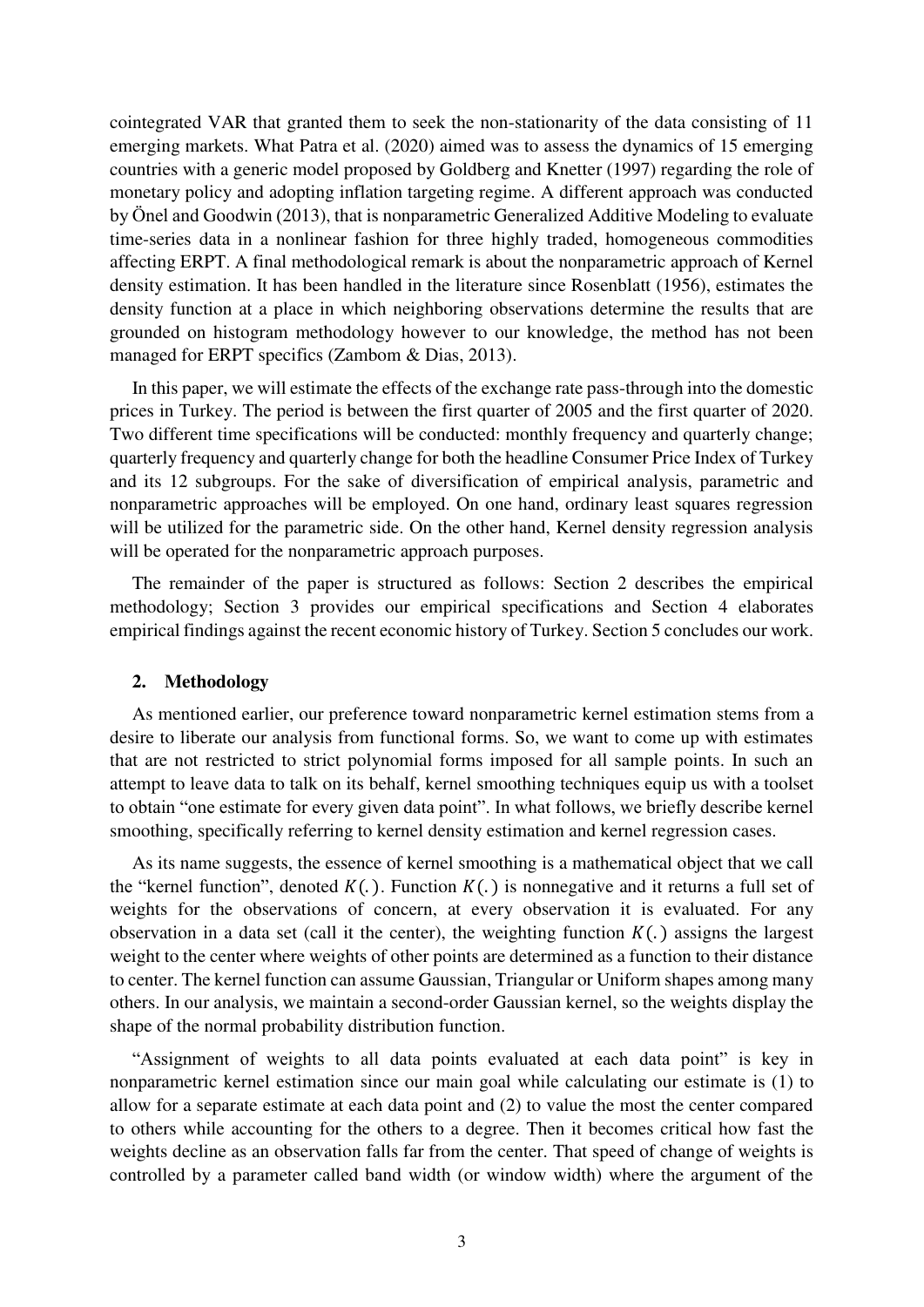function  $K(.)$  is nothing but the distance between two points divided by band width. While the weights fall faster for a smaller band width, they fall slower for a larger band width. As a consequence, for a band width of zero only the center has a non-zero weight and for a band width of infinity every data point receives an equal weight. For the interested, while the former yields the data set itself as "the set of estimates", the latter gives us the popular Least Squares estimate at every data point.

Upon this semi-intuitive introduction via Kernel function, we can now describe our procedures to estimate densities and regression surfaces.

For a univariate, independent and identically distributed sample of n observations  $\{X_i\}_{i=1}^n$ , the kernel density estimator is given as:

$$
\hat{f}_h(x) = \frac{1}{n} \sum_{i=1}^n K_h(x - X_i) = \frac{1}{nh} \sum_{i=1}^n K(\frac{x - X_i}{h})
$$
\n(1)

where,  $K(.)$  is the kernel function described above, x is the point at which we perform density estimation and h is the band width. The result of estimation here,  $\hat{f}_h(x)$ , is called the density ordinate at point  $x$  and it has the properties of a proper probability distribution function. Once plotted against its argument,  $\hat{f}_h(x)$  provides us with the empirical distribution of the data under consideration.

Despite some additions, the main story of estimation is not altered for the case of nonparametric kernel regression. For a sample of n observations  $\{(X_i, Y_i)\}_{i=1}^n$  where independent  $X_i$  and dependent  $Y_i$  are defined in  $R^d$  and R, respectively, a regression relationship can be written as (Hardle, 1990):

$$
Y_i = m(X_i) + \epsilon_i \tag{2}
$$

where m is the unknown regression (mean) function and  $\epsilon_i$  are the independent error terms with zero mean.

The local constant kernel regression, the local means of the dependent variable yield  $\hat{m}$ (Equation 3) by solving the problem in Equation 4 (Li and Racine, 2007).

$$
\widehat{m}(x) = \frac{\sum_{i=1}^{n} Y_i K(\frac{x - X_i}{h})}{\sum_{i=1}^{n} K(\frac{x - X_i}{h})}
$$
(3)

$$
\min_{a} \sum_{i=1}^{n} (Y_i - a)^2 K(\frac{x - X_i}{h})
$$
\n(4)

K is the kernel (weight) function which is symmetric around zero with  $\lim |x|K(x) = 0$ . The sympton h is known as window width (band width) and controls the smoothness of  $\hat{m}$ parameter h is known as window width (band width) and controls the smoothness of  $\hat{m}$ (Schimek, 2000). Intuitively, the problem is nothing but to obtain the averages of the dependent variables as fitted values. However, this problem entails two risks: a totally insufficient degree of smoothing, i.e. a window width of zero yields the observed values of the dependent variable as the fitted values and reflects full variance. The other extreme involves an infinite window width and so yield a constant fitted value at each observation, which is the case of full bias. Given a kernel function, the nonparametric kernel estimation is to find the fine line between variance and bias. This is achieved by solving for Equation 3 and 4. In many circumstances, local linear estimator in Equation 5 yield superior empirical outcomes: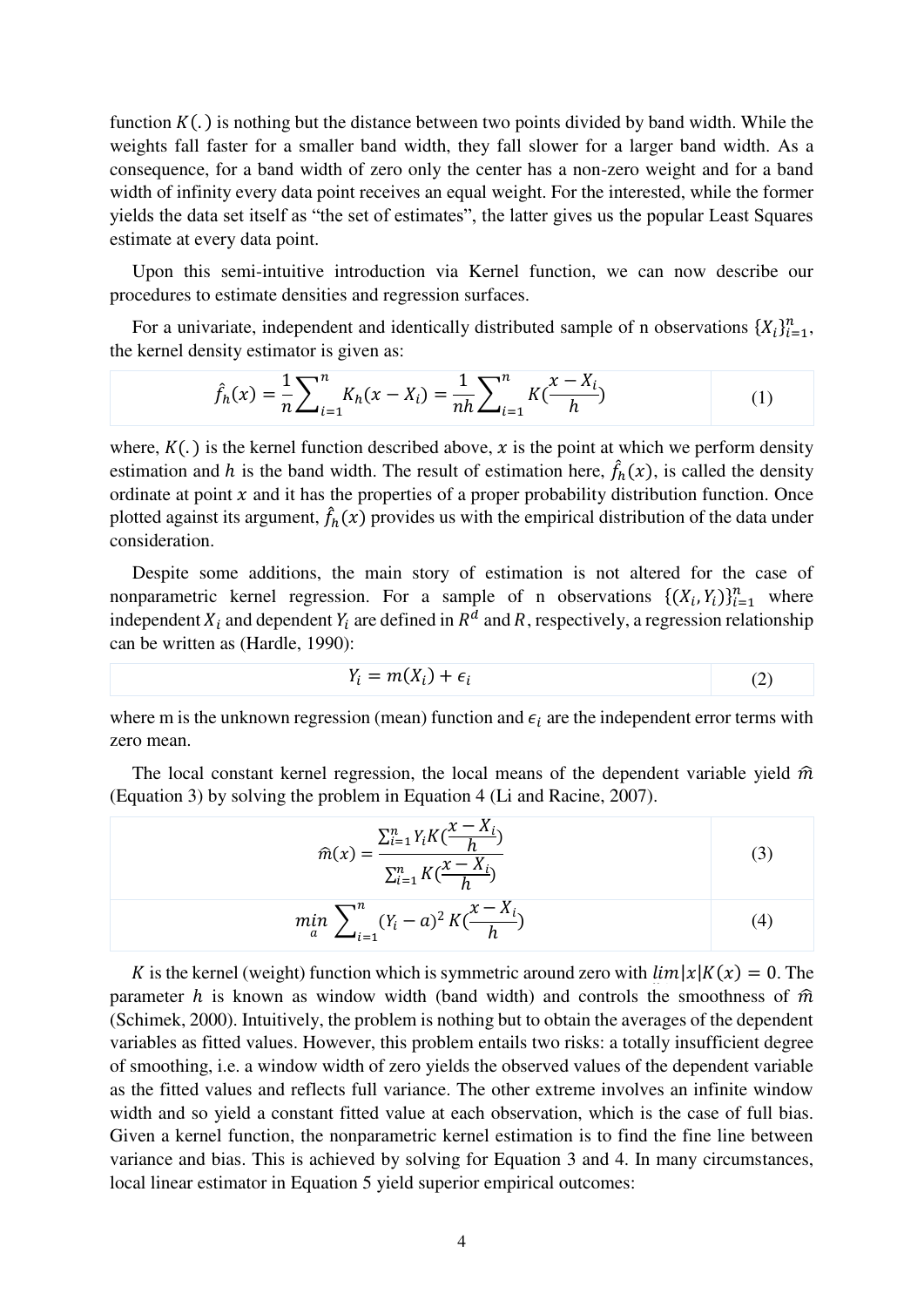$$
\widehat{m}(x) = \frac{\sum_{i=1}^{n} Y_i K(\frac{x - X_i}{h})(s_{n,2} - (x - X_i)s_{n,1})}{n^{-2} + \sum_{i=1}^{n} K(\frac{x - X_i}{h})(s_{n,2} - (x - X_i)s_{n,1})}
$$
(5)

$$
s_{n,l} = \sum_{i=1}^{n} K\left(\frac{x - X_i}{h}\right)(x - X_i)^l, l = 0, 1, 2, ...
$$
  

$$
\min_{a,b} \sum_{i=1}^{n} (Y_i - a - b(x - X_i))^2 K\left(\frac{x - X_i}{h}\right)
$$
(6)

This version of kernel regression has a slightly different intuition: one may imagine a least squares line segment within the window surrounding every single point of observation. A window of width h is located at each observation (call this observation of interest as center) and weights are assigned to full set of observations with respect to kernel function K, where weights are lower for observations more distant to center. Then a fitted value is computed for the center (see Hardle, 1990; Li and Racine, 2007; and Hardle et al., 2004).

Having obtained an estimate of the regression surface  $(\hat{m})$ , the researcher can use it directly to make inferences about the variable of concern. Though, a richer set of findings can be achieved by calculating the empirical gradients, i.e. the response of  $\hat{m}$  to unit changes in its regressors:

$$
\hat{\delta}(x_i) = \partial \hat{m}(X) / \partial x_i \tag{7}
$$

where  $\hat{m}(X)$  is the regression surface conditional on X and  $x_i$  is the regressor of concern. By design, the gradients are essentially the same thing as the coefficients in a typical (linear or nonlinear) least squares regression setup. For instance, when the regression surface and the regressors are both in percentages or percent changes, the gradients turn out to be elasticities. A major difference as to gradient estimates of the nonparametric kernel regression is that they are byproducts of surface estimation problem rather than being directly estimable objects.

## **3. Empirical Framework**

#### **a. Specifications**

Using the technical background presented in the previous section, we provide the following set of specifications here. In order to save some space and to avoid a mess of notation, we briefly list those specifications as:

- (1) Inflation as a nonparametric function of depreciation (Inflation ~ Depreciation)
	- a. Monthly data frequency and quarterly variable measurements: Conditional densities (Figure 1), Gradients (Figure 2)
	- b. Quarterly data frequency and quarterly variable measurements: Conditional densities (Figure 3), Gradients (Figure 4)
- (2) "Inflation net of its lagged effect" as a nonparametric function of depreciation
	- a. Monthly data frequency and quarterly variable measurements: Conditional densities (Figure 5), Gradients (Figure 6)
	- b. Quarterly data frequency and quarterly variable measurements: Conditional densities (Figure 7), Gradients (Figure 8)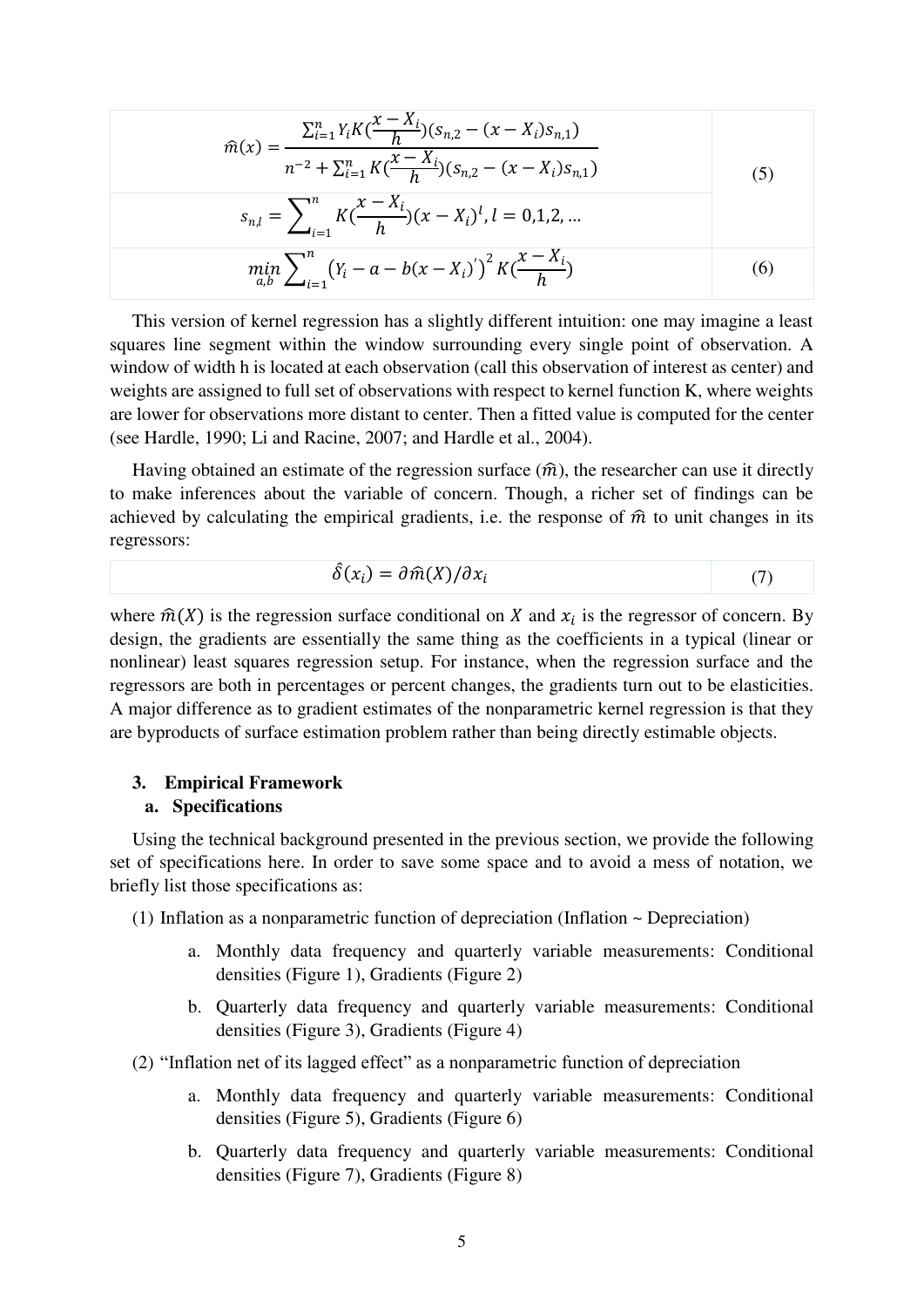- (3) Parametric (LS) models: Inflation as a function of lagged inflation, current depreciation and lagged depreciation
	- a. Monthly data frequency and quarterly variable measurements (Table 5)
	- b. Quarterly data frequency and quarterly variable measurements (Table 6)

The reader would notice that, apart from data frequencies, 1b and 2b are the same as 1a and 2a, respectively. 1a and 1b simply follow the traditional ERPT specifications of the literature. 2a and 2b, on the other hand, are slightly unconventional since we follow a two-step approach in these. In each, we first estimate a simple LS regression of inflation on its lagged value and calculate inflation net of its own inertia. In the second step, we nonparametrically estimate a surface for this new variable as a function of depreciation alone.

In a nutshell, our specifications have been designed to provide a rich overview of the ERPT behavior, as discussed in section 4.

#### **b. Data**

The data set was compiled from the Electronic Data Delivery System of the Central Bank of the Republic of Turkey and from TurkStat. Consumer Price Index and its twelve main subgroups (2003=100) have been subject to seasonal adjustment whenever necessary, while period averages of the Turkish lira value of the US dollar and EURO were originally maintained in the analysis. Inflation and depreciation rates were calculated as percentage changes of those.

#### **4. Estimates and Discussion**

Having computed our nonparametric estimates using the 'np' package for R by Racine and Hayfield (2020, Version 0.60-10), we reached some regularities. Focusing on quarterly data specifications only, we reveal an observable degree of ERPT from depreciation to inflation as suggested by Figure 4. For the 'headline CPI', 'food and non-alcoholic beverages', 'housing, water, electricity, gas and other fuels', 'furnishing, household equipment, routine maintenance of the house', 'communications', 'recreation and culture', 'hotels and restaurants' and 'miscellaneous goods and services', the measured ERPT effects are increasing in depreciation rate. So, not only there occurs ERPT but also is the size of impact magnified for higher rates of currency depreciation, i.e., price setters seem not to have taken swift action until they observe a serious degree of depreciation.

In Figure 4, for 'alcoholic beverages and tobacco', 'clothing and footwear' and 'transportation', there is positive ERPT without dependence on the magnitude of depreciation. In mechanical terms, the band widths for these items turn out to be infinite (practically too large), so the nonparametric kernel regression boils down to a standard LS regression. While the ERPT behavior as a function depreciation remains mixed for 'health', there is an inverted U-shaped behavior in the case of 'education'.

Moving to Figure 8, where we report the same using our two-step approach, we reveal that positive ERPT for all the inflation items considered. In the cases of "food and non-alcoholic beverages', 'housing, water, electricity, gas and other fuels', 'communication' and 'miscellaneous goods and services', the size of ERPT increases in depreciation. For 'clothing and footwear' and 'education' the size of ERPT decreases in depreciation, though. The other items display a positive yet depreciation-invariant degree of ERPT.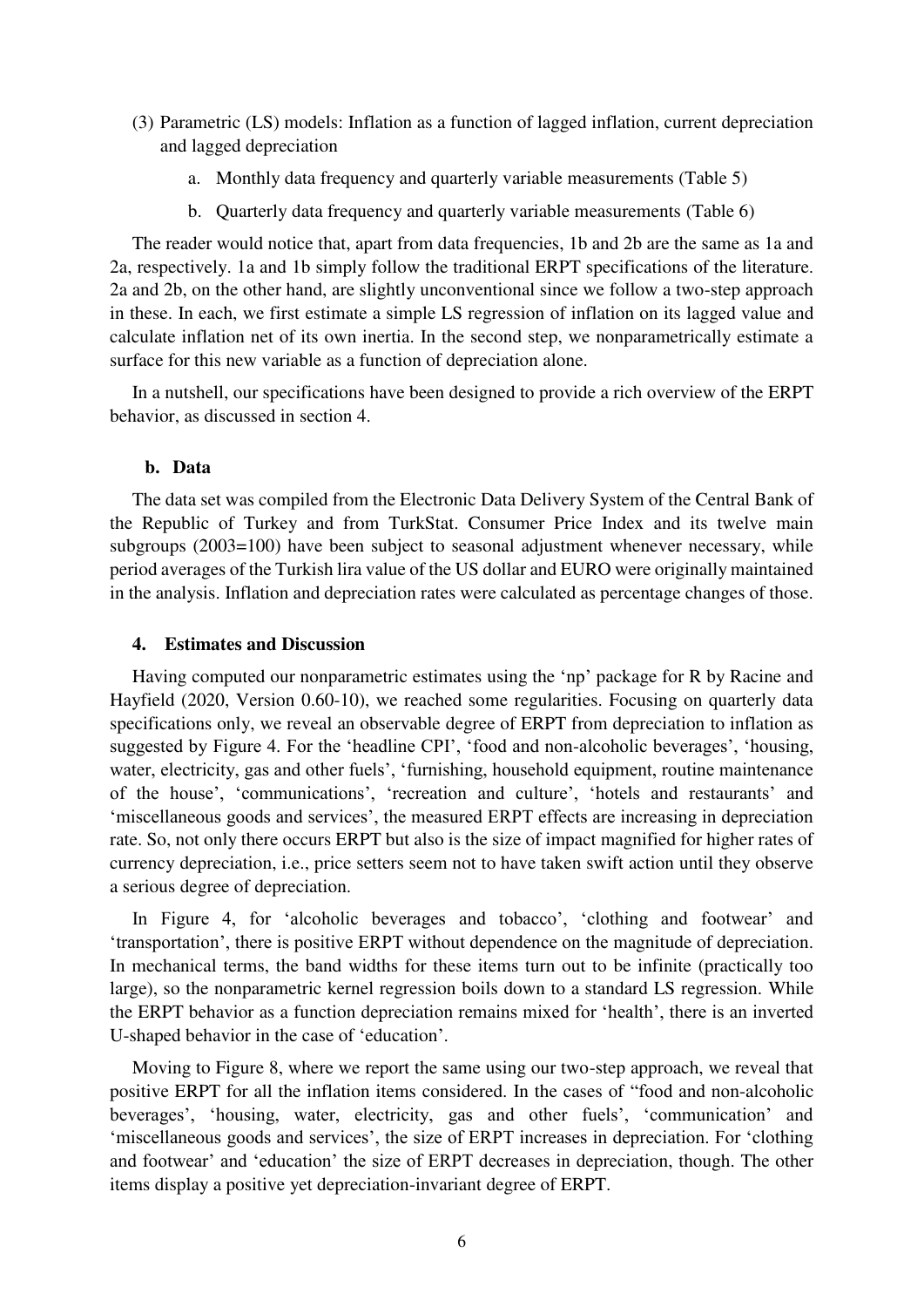It may be a little harder to establish the exact same conclusions based on monthly data specifications for a couple of reasons. In that, reflection of depreciation rate on the rate of change of prices may be limited at a monthly frequency. Even if we could handle the issue by including lagged values of depreciation, our nonparametric kernel framework turns out to be not generous in terms of allowing for many lagged values of explanatory variables, especially in the absence of substantially larger samples. Still, monthly results are provided in Figure 2 and Figure 6 for the interested reader.

Eventually, our analysis reveals not only the existence of a nonnegligible degree of ERPT, but also it underlines the dependence of the estimated ERPT effects on the magnitude of currency depreciation. So, the salutary picture drawn by Kara et al. (2007) and Kara and Ogunc (2007) seems valid no more. Despite the latter was not so optimistic, a common denominator of these papers was that they both reported a visibly lowered ERPT behavior for Turkey's economy. Indeed, they were quite reflecting the reality at that time. If we recall, in the aftermath of the 2001 Financial Crisis, Turkey's government officials implemented a serious stabilization program sponsored by the International Monetary Fund. In addition to several changes in fiscal policy and an array of promises for micro-reforms, in the monetary front, the Central Bank of Turkey (CBT) began implementing an implicit inflation targeting framework supported by the legislation of a new Central Bank Law that brought central bank independence (Law No. 1211, January 14, 1970 amended by Law No. 4651, April 25, 2001). Following the successful disinflation of 2001-2005, effective upon January 2006 the Bank extended its policy framework into explicit (full-fledged) inflation targeting. However, leaving the several political details aside, this success seems discontinued after nearly two decades. Specifically, the constructionoriented growth of Turkey after the Global Financial Crises yielded sufficiently high economic growth rates, yet it lacked the ability to generate sufficient foreign exchange reserves. After the slowdown in construction by the end-2017, the derailing of the currency as well as inflation after mid-2018 was not surprising. In this shifted climate, a big portion of inflation was often attributed to currency depreciation. Equivalently, the disinflation induced by currency appreciation in the 2000s seems to have been taken back by 2020.

#### **5. Concluding Remarks**

'So what?' is the last question that needs an answer once it was noted above that ERPT has still been an important mechanism in the making of domestic price dynamics. The first suggestion is that monetary policy framework should be set free of short-termist political pressures. This is not different than suggesting a restoration of the Central Bank's independence to the fullest extent, as well-described in the inflation targeting literature. In such an environment, a successful conduct of the exchange rate policy would yield satisfactory inflation outcomes.

The second suggestion, on the other hand, points at more and well-orchestrated efforts to reduce import-dependence in domestic production as well as several provisions to find the optimal split between market regulation/deregulation. In fact, a number of promises toward these ends are already available in the micro reform agenda of the post-2001 crisis. So, observing our scope here, we suffice with pointing at these rather than speculating.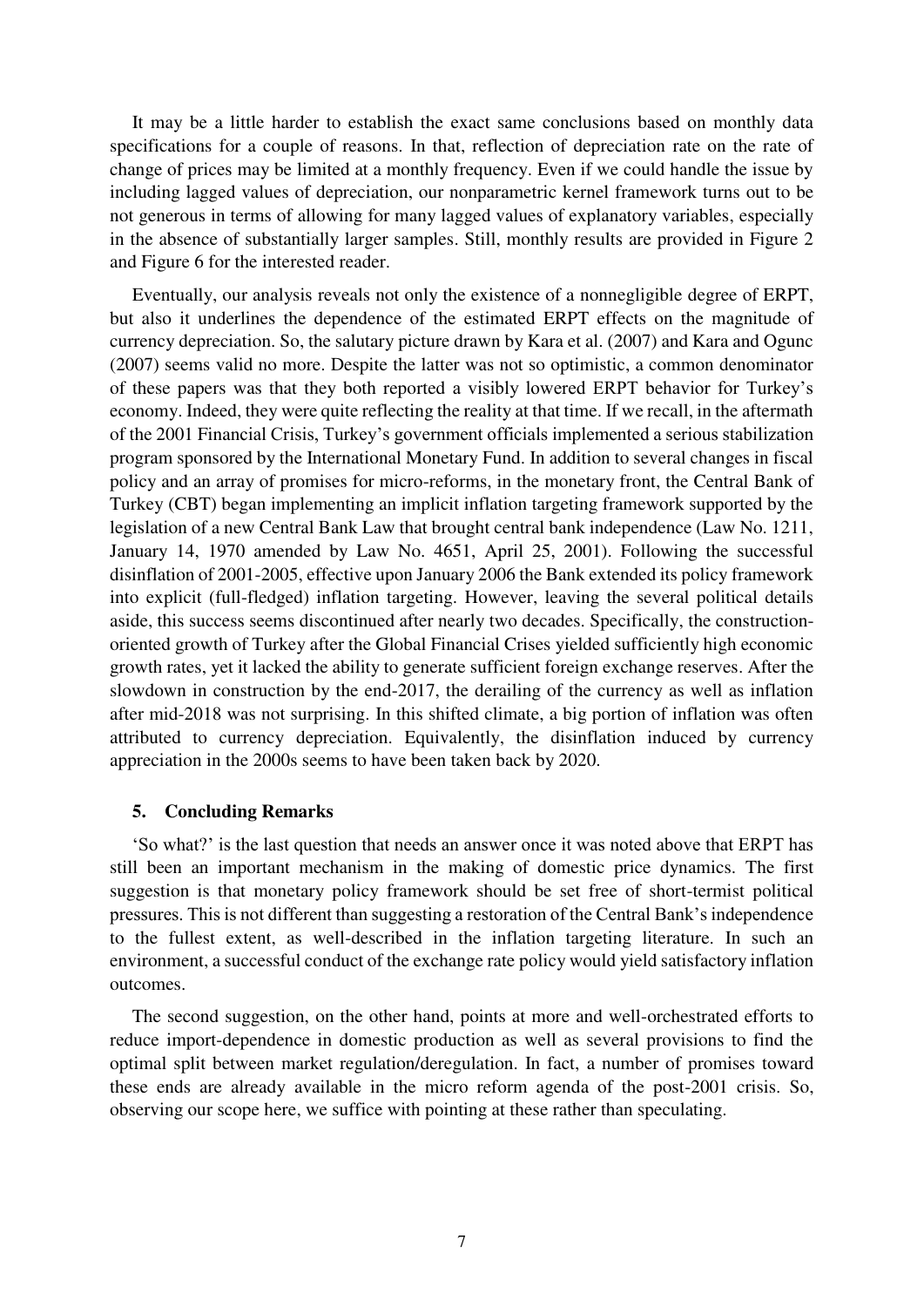#### **References**

- Beldi, L., Djelassi, M., & Kadria, M. (2017). Revisiting the Exchange Rate Pass-through in Emerging Markets. University Library of Munich, Germany.
- Caselli, G. F., & Roitman, A. (2016). Non-Linear Exchange Rate Pass-Through in Emerging Markets. International Monetary Fund.
- Çiftçi, M., & Yılmaz, M. H. (2018). Nonlinear Dynamics in Exchange Rate Pass-Through and Inflation Persistence: The Case of Turkish Economy. Asian Journal of Economic Modelling, 6(1), 8-20.
- Goldberg, P. K., & Knetter, M. M. (1996). Goods Prices and Exchange Rates: What Have We Learned? (No. w5862). National Bureau of Economic Research.
- Ha, J., Stocker, M., & Yilmazkuday, H. (2019). Inflation and Exchange Rate Pass-Through. The World Bank.
- Hardle, W. (1990). Applied Nonparametric Regression. Cambridge, Birleşik Krallık: Cambridge University Press.
- Hardle, W., Müller, M., Sperlich, S., Werwatz, A. (2004). Nonparametric and Semiparametric Models. Berlin, ABD Virgin Adaları: Springer.
- Hayfield, T. ve Racine, J.S. (2020). np: Nonparametric kernel smoothing methods for mixed datatypes. R package version 0.60-10.
- Kara, H., Tuger, H. K., Ozlale, U., Tuger, B., Yavuz, D., & Yucel, E. M. (2005). Exchange Rate Pass-Through in Turkey: Has It Changed and to What Extent? (No. 0504). Research and Monetary Policy Department, Central Bank of the Republic of Turkey.
- Kara, H., Küçük‐Tuğer, H., Özlale, Ü., Tuğer, B., & Yücel, E. M. (2007). Exchange Rate Regimes and Pass‐Through: Evidence from The Turkish Economy. Contemporary Economic Policy, 25(2), 206-225.
- Kara, H., & Öğünç, F. (2007). Inflation Targeting and Exchange Rate Pass-Through: The Turkish Experience. Emerging Markets Finance and Trade, 44(6), 52-66.
- Li, Q., & Racine, J. (2007). Nonparametric Econometrics: Theory and Practice. Princeton, Amerika Birleşik Devletleri: Princeton University Press.
- Lopez-Villavicencio, A., & Mignon, V. (2016). Exchange Rate Pass-Through in Emerging Countries: Do the Inflation Environment, Monetary Policy Regime and Institutional Quality Matter? Centre d'Etudes Prospectives et d'Informations Internationales
- Onel, G., & Goodwin, B. K. (2013). A Nonparametric Approach to Modeling Exchange Rate Pass-through in Basic Commodity Markets.
- Patra, D. M., Khundrakpam, K. J., & John, J. (2020). Exchange Rate Pass-through in Emerging Economies. Reserve Bank of India.
- Racine, J.S. and T. Hayfield (2020), 'np' package for R, 06 February 2020, URL https://github.com/JeffreyRacine/R-Package-np, also available in CRAN Repository.
- Rosenblatt. M. (1956). Remarks on Some Nonparametric Estimates of a Density Function. The Annals of Mathematical Statistics.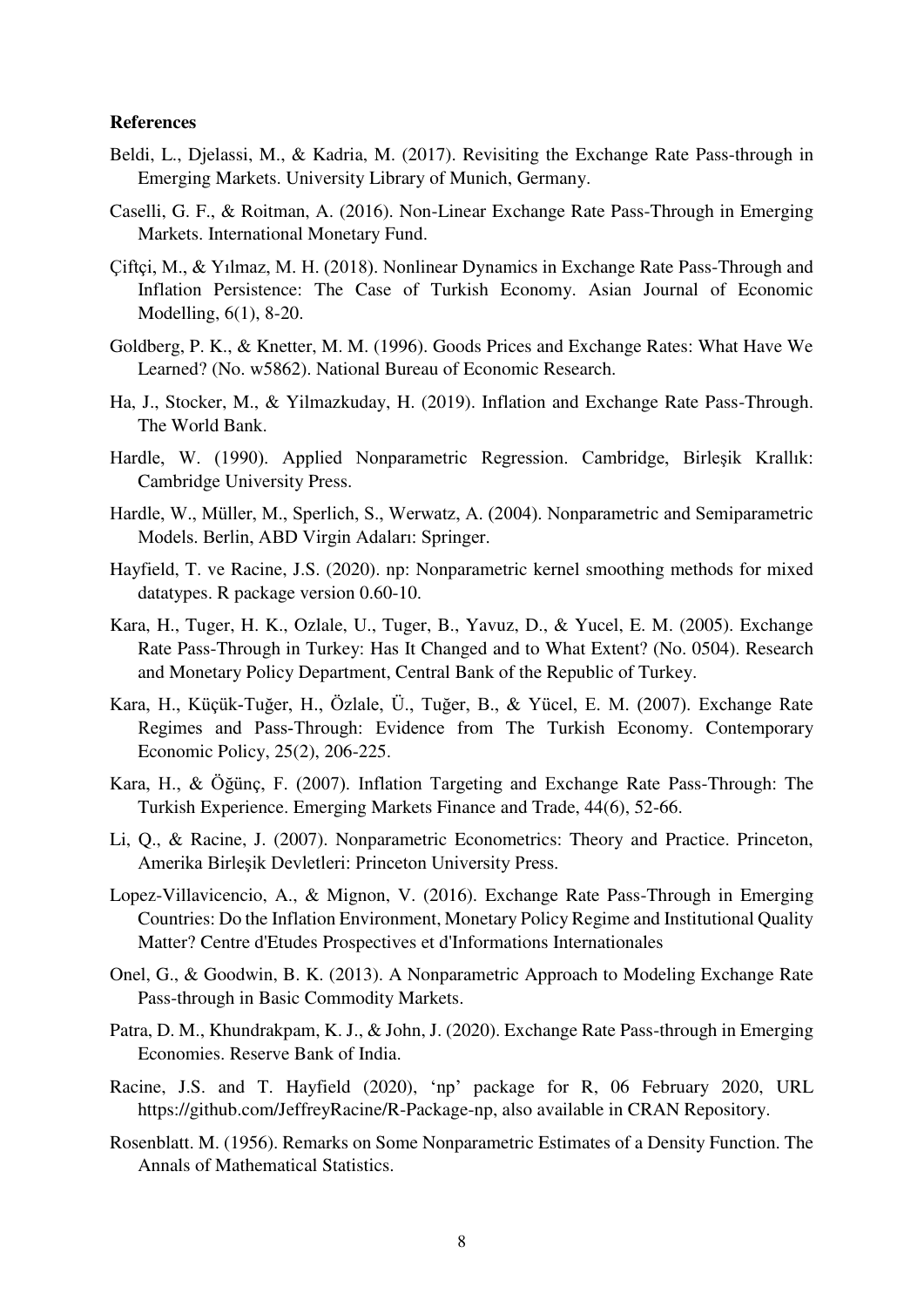- Saygılı, H., & Saygılı, M. (2019). Exchange Rate Pass-Through into Industry-Specific Prices: An Analysis with Industry-Specific Exchange Rates. Macroeconomic Dynamics, 1-33.
- Schimek, M. (2000). Smoothing and Regression: Approaches, Computation and Application. Kanada, Kanada: A Wiley-Interscience Publication.
- Yüncüler, Ç. (2011). Pass-Through of External Factors into Price Indicators in Turkey. Central Bank Review, 11(2), 71.
- Zambom, A. Z., & Dias, R. (2012). A Review of Kernel Density Estimation with Applications to Econometrics. arXiv preprint arXiv:1212.2812.

[Uncited]

- Cicek, S., C. Akar and E. Yucel (2011), "Türkiye'de enflasyon beklentilerinin çapalanması ve güvenilirlik," Iktisat Isletme ve Finans 26(304):37-55.
- Ganioglu, A. (2017), "Gıda ve Enerji Fiyatlarındaki Aşırı Artış Dönemlerine İlişkin Bulgular: Enflasyon Beklentileri Üzerine Yansımaları", CBRT Working Paper No. 17/17.

#### **Guide to Read the Visuals**

In the upcoming pages a sequence of estimates is visualized. The set of graphs comprise of (1) Kernel density estimates, (2) Kernel gradient estimates. The set of tables, on the other hand, contain auxiliary information that is more informative for the interested reader. The reader is advised to keep in mind the following while observing the presented findings:

- (1) Kernel density estimates: the vertical axis shows the kernel density ordinates (simply the Probability Distribution Function values). On the horizontal plane, the axis extending toward the reader shows increasing currency depreciation and the axis parallel to page shows inflation rate (increasing from left to right). So, the figure provides multiplicity of density functions of inflation together as a surface, where the projections closer to the reader are estimated at higher rates of currency depreciation. In Section 2's terms, density ordinates are those  $\hat{f}(\cdot)$  figures.
- (2) Kernel gradient estimates: the vertical axis shows the kernel gradient estimates against the horizontal axis of currency depreciation. So, kernel gradient graphs simply display the ERPT as an empirical function of depreciation. In Section 2's terms, gradients are those  $\hat{\delta}(\cdot)$  values.
- (3) For each group of nonparametric kernel estimates, the band widths and the coefficients of determination are summarized in a table.
- (4) The last four tables provide the simple LS estimates for ERPT equations. Note that these tables are to give some rough information only.

As we want to provide the reader as much visual information as possible, the figures are very crowded in a way to impede visual perception. For better utilization of those, viewing the figures and reading the paper on a large-screen device rather than a smart phone is kindly advised.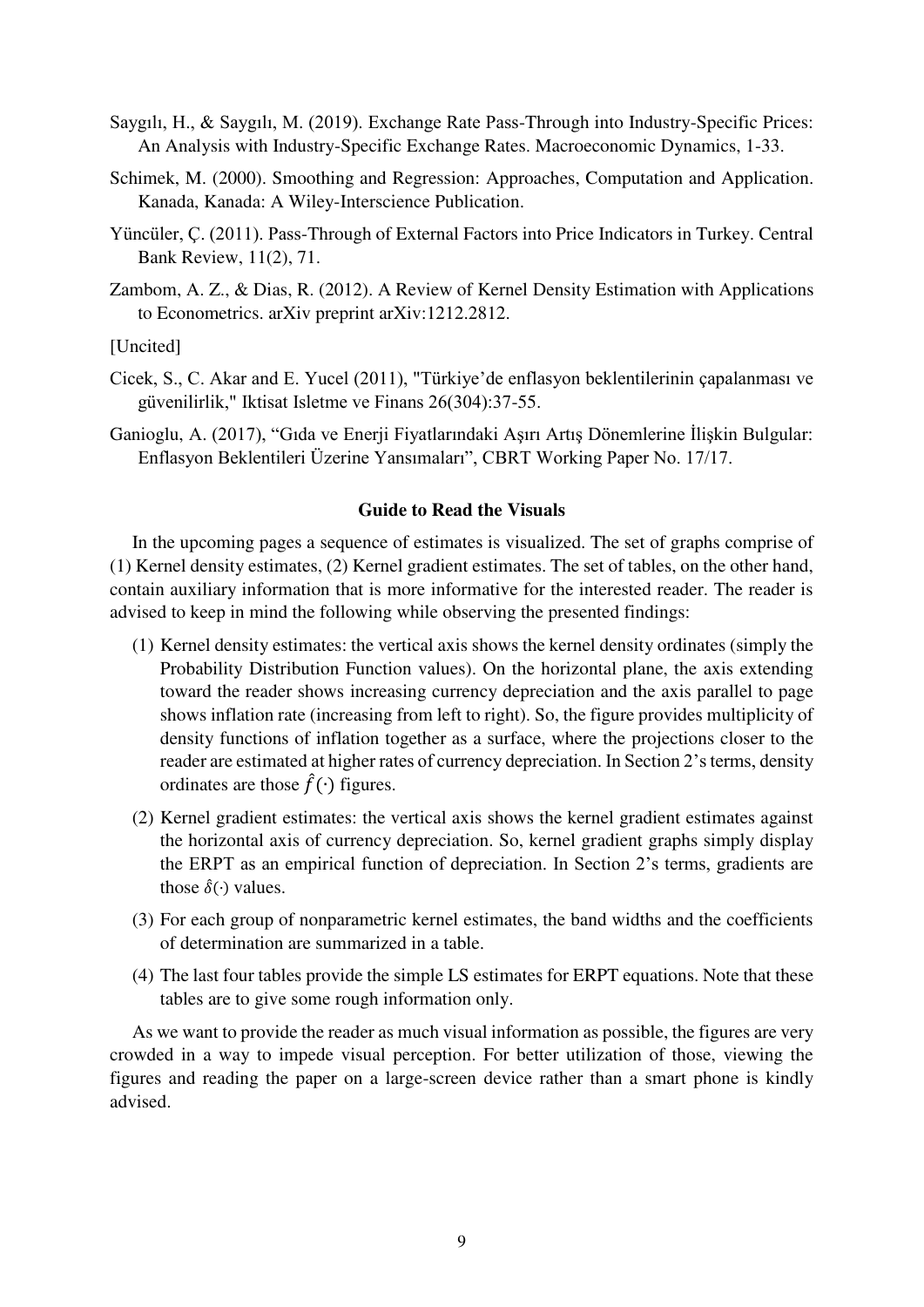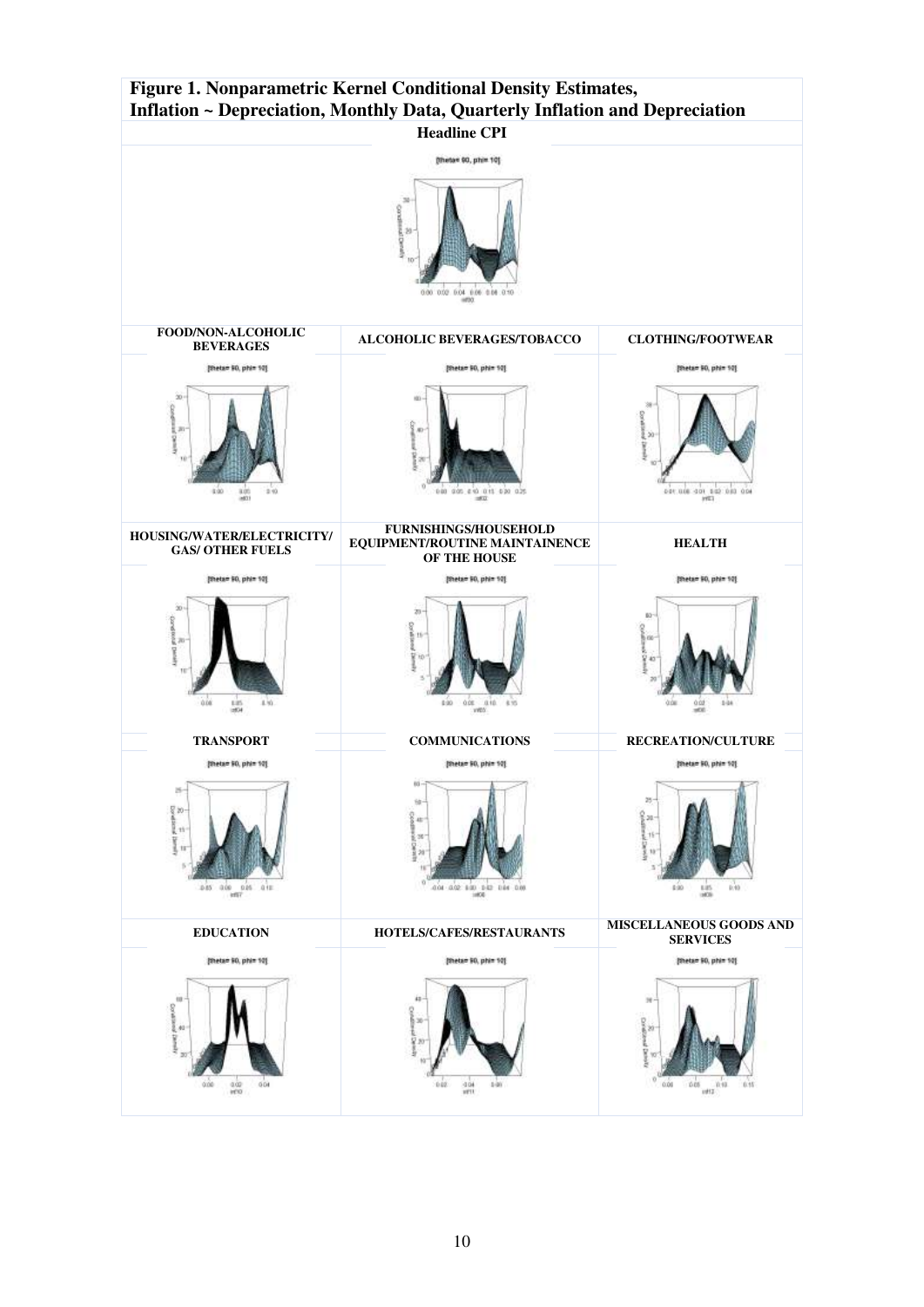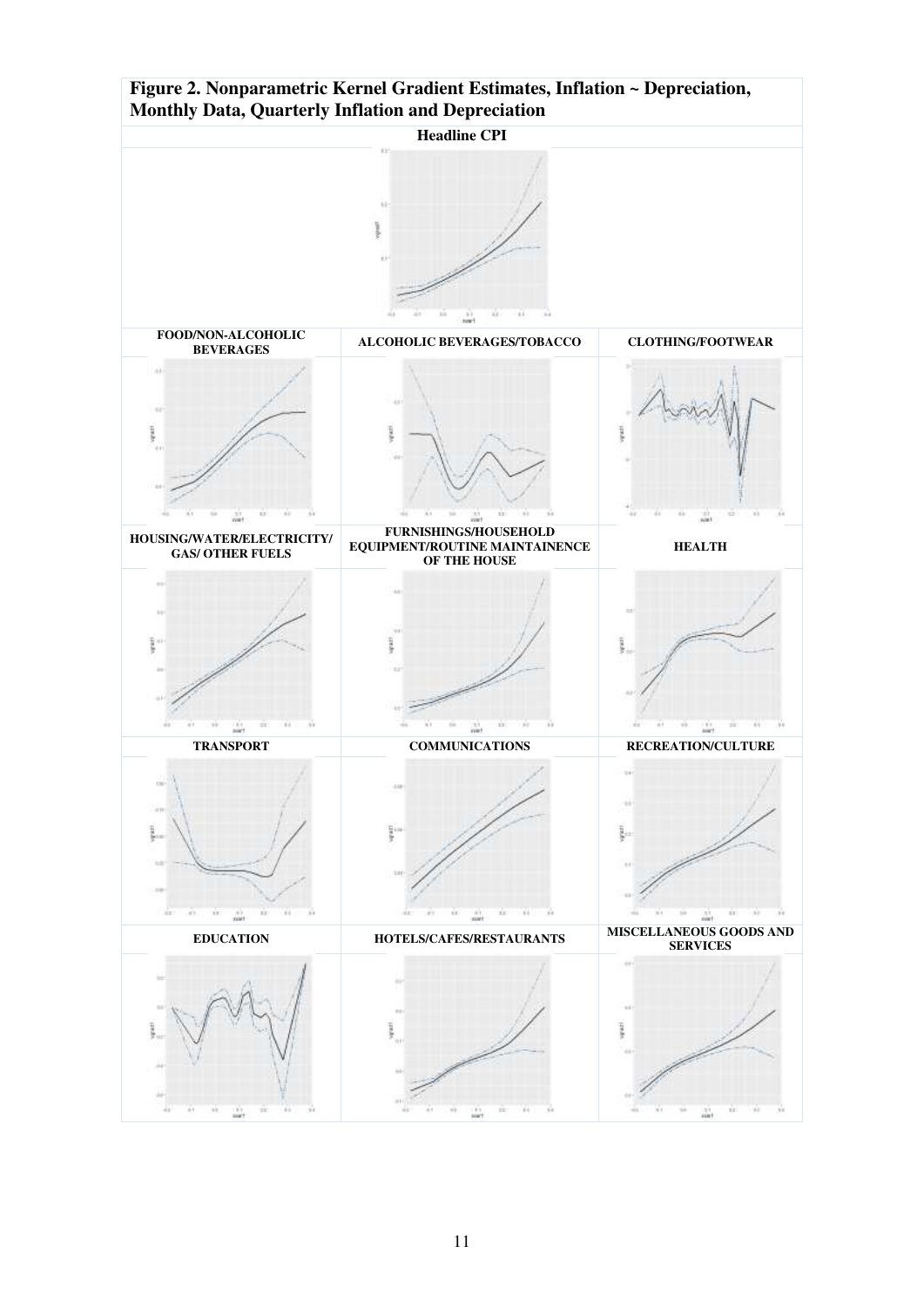| <b>Table 1. Nonparametric Kernel Model Summary</b><br><b>Monthly Data and Quarterly Changes</b> |                    |                |  |  |  |
|-------------------------------------------------------------------------------------------------|--------------------|----------------|--|--|--|
| Model01: Inflation ~ Depreciation                                                               |                    |                |  |  |  |
| Subgroup                                                                                        | <b>BW</b><br>(Dep) | $\mathbf{R}^2$ |  |  |  |
| <b>Headline CPI</b>                                                                             | 0.11743            | 0.313          |  |  |  |
| <b>FOOD/NON-ALCOHOLIC BEVERAGES</b>                                                             | 0.10705            | 0.134          |  |  |  |
| ALCOHOLIC BEVERAGE/TOBACCO                                                                      | 0.04815            | 0.045          |  |  |  |
| <b>CLOTHING/FOOTWEAR</b>                                                                        | 0.00943            | 0.144          |  |  |  |
| <b>HOUSING/WATER/ELECTRICITY/GAS/OTHER FUELS</b>                                                | 0.10033            | 0.150          |  |  |  |
| FURNISHINGS/HOUSEHOLD EQUIPMENT/ROUTINE<br><b>MAINTAINENCE OF THE HOUSE</b>                     | 0.10342            | 0.306          |  |  |  |
| <b>HEALTH</b>                                                                                   | 0.06406            | 0.187          |  |  |  |
| <b>TRANSPORT</b>                                                                                | 0.05412            | 0.332          |  |  |  |
| <b>COMMUNICATIONS</b>                                                                           | 0.19806            | 0.099          |  |  |  |
| <b>RECREATION/CULTURE</b>                                                                       | 0.10444            | 0.336          |  |  |  |
| <b>EDUCATION</b>                                                                                | 0.02092            | 0.137          |  |  |  |
| <b>HOTELS/CAFES/RESTAURANTS</b>                                                                 | 0.08129            | 0.262          |  |  |  |
| <b>MISCELLANEOUS GOODS AND SERVICES</b>                                                         | 0.09599            | 0.459          |  |  |  |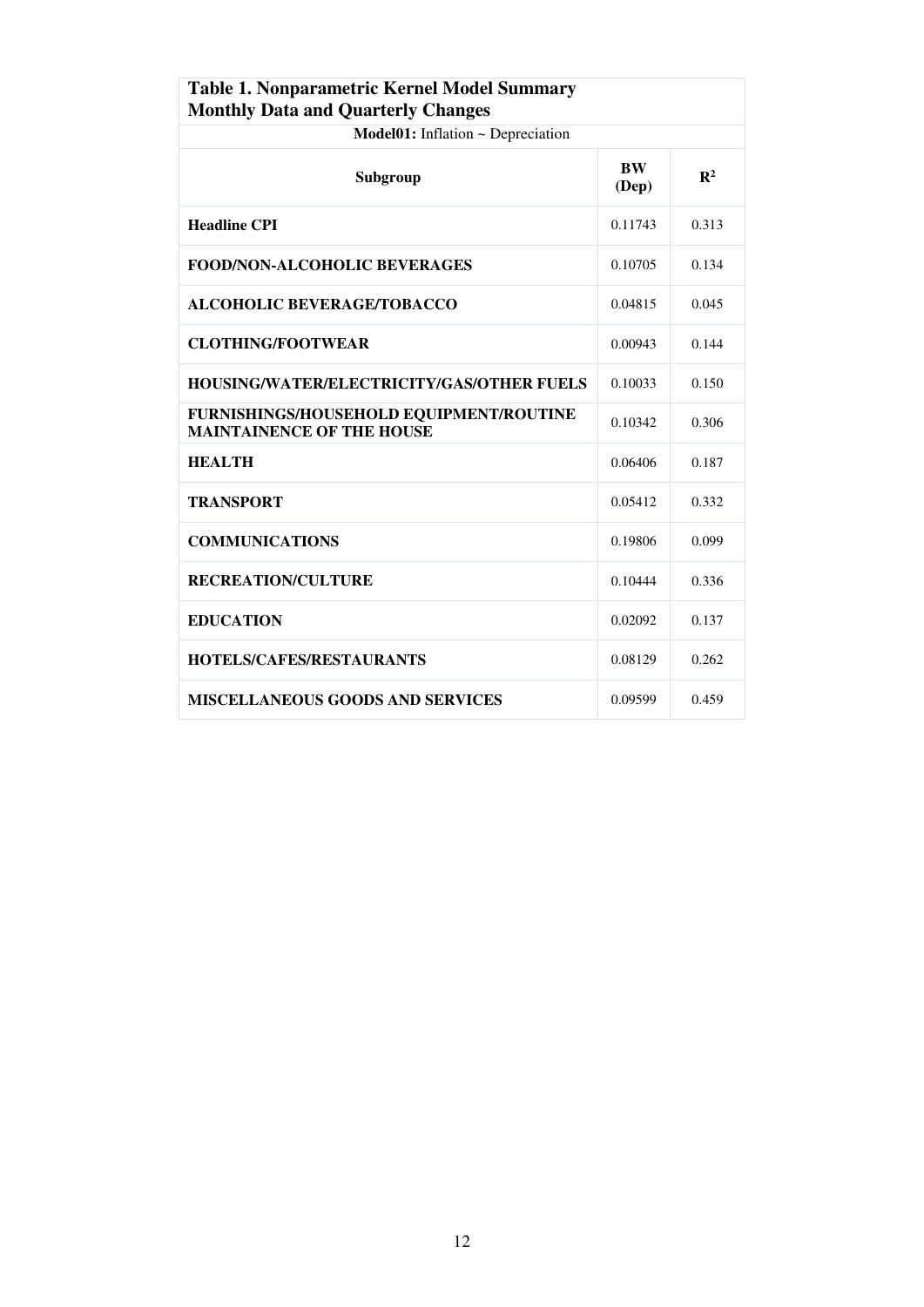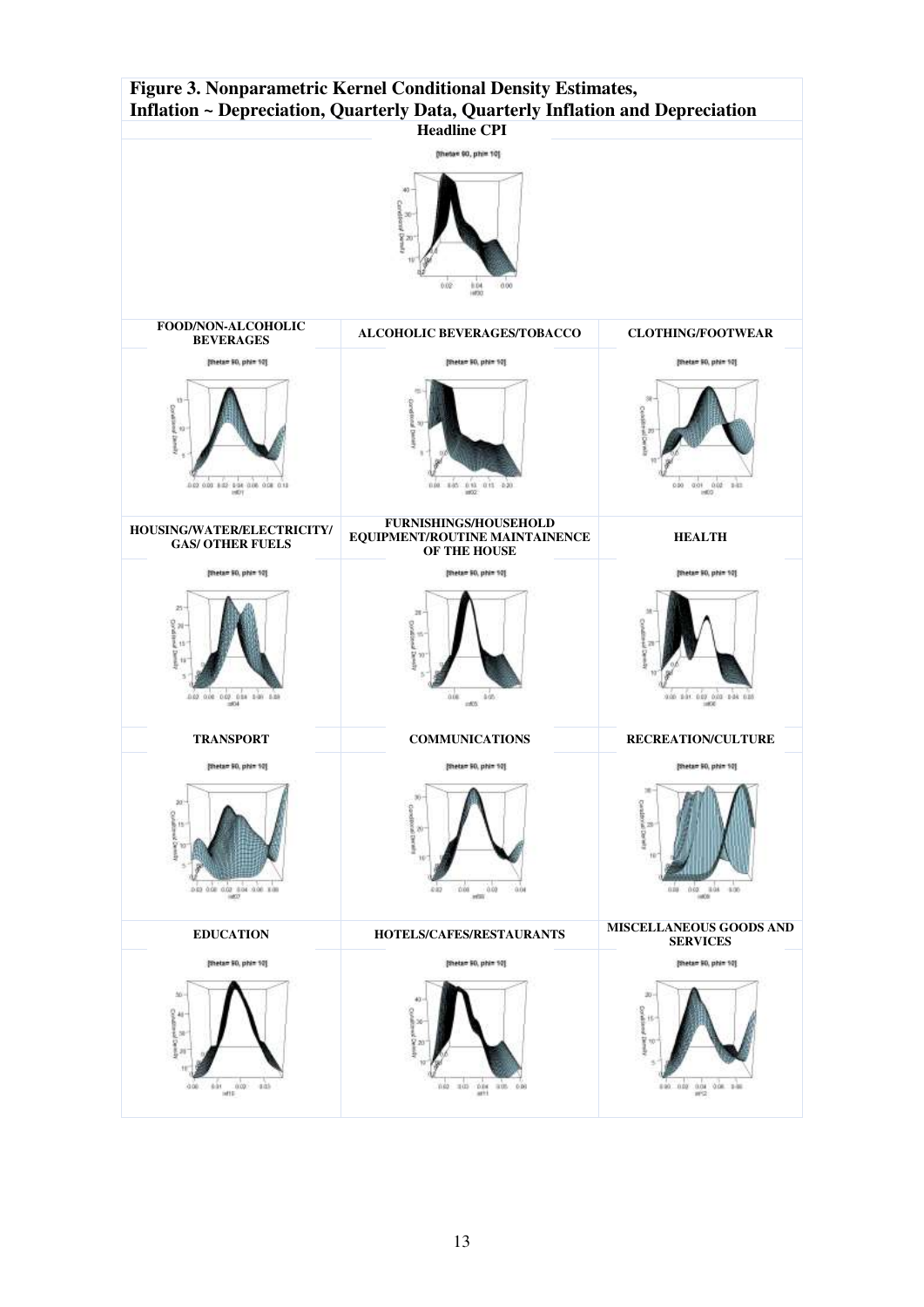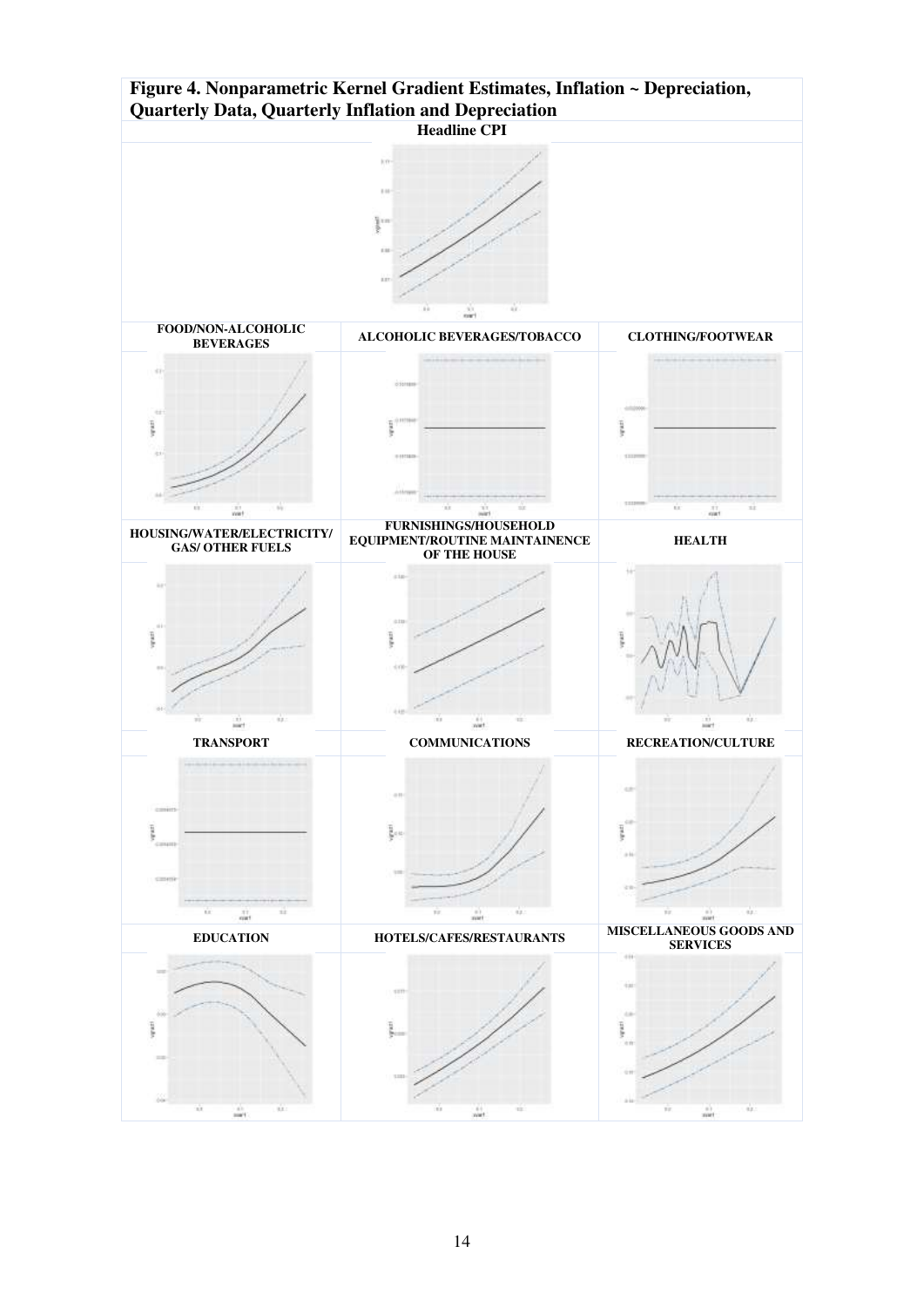| Table 2. Nonparametric Kernel Model Summary<br><b>Quarterly Data and Quarterly Changes</b> |                    |                |  |  |  |
|--------------------------------------------------------------------------------------------|--------------------|----------------|--|--|--|
| Model02: Inflation ~ Depreciation                                                          |                    |                |  |  |  |
| Subgroup                                                                                   | <b>BW</b><br>(Dep) | $\mathbf{R}^2$ |  |  |  |
| <b>Headline CPI</b>                                                                        | 0.21404            | 0.202          |  |  |  |
| <b>FOOD/NON-ALCOHOLIC BEVERAGES</b>                                                        | 0.11077            | 0.220          |  |  |  |
| <b>ALCOHOLIC BEVERAGE/TOBACCO</b>                                                          | 672235             | 0.035          |  |  |  |
| <b>CLOTHING/FOOTWEAR</b>                                                                   | 438093             | 0.034          |  |  |  |
| HOUSING/WATER/ELECTRICITY/GAS/OTHER<br><b>FUELS</b>                                        | 0.07770            | 0.064          |  |  |  |
| FURNISHINGS/HOUSEHOLD EQUIPMENT/ROUTINE<br><b>MAINTAINENCE OF THE HOUSE</b>                | 0.60776            | 0.161          |  |  |  |
| <b>HEALTH</b>                                                                              | 0.01208            | 0.213          |  |  |  |
| <b>TRANSPORT</b>                                                                           | 559759             | 0.280          |  |  |  |
| <b>COMMUNICATIONS</b>                                                                      | 0.09757            | 0.146          |  |  |  |
| <b>RECREATION/CULTURE</b>                                                                  | 0.09522            | 0.273          |  |  |  |
| <b>EDUCATION</b>                                                                           | 0.09428            | 0.016          |  |  |  |
| <b>HOTELS/CAFES/RESTAURANTS</b>                                                            | 0.14902            | 0.163          |  |  |  |
| <b>MISCELLANEOUS GOODS AND SERVICES</b>                                                    | 0.17227            | 0.322          |  |  |  |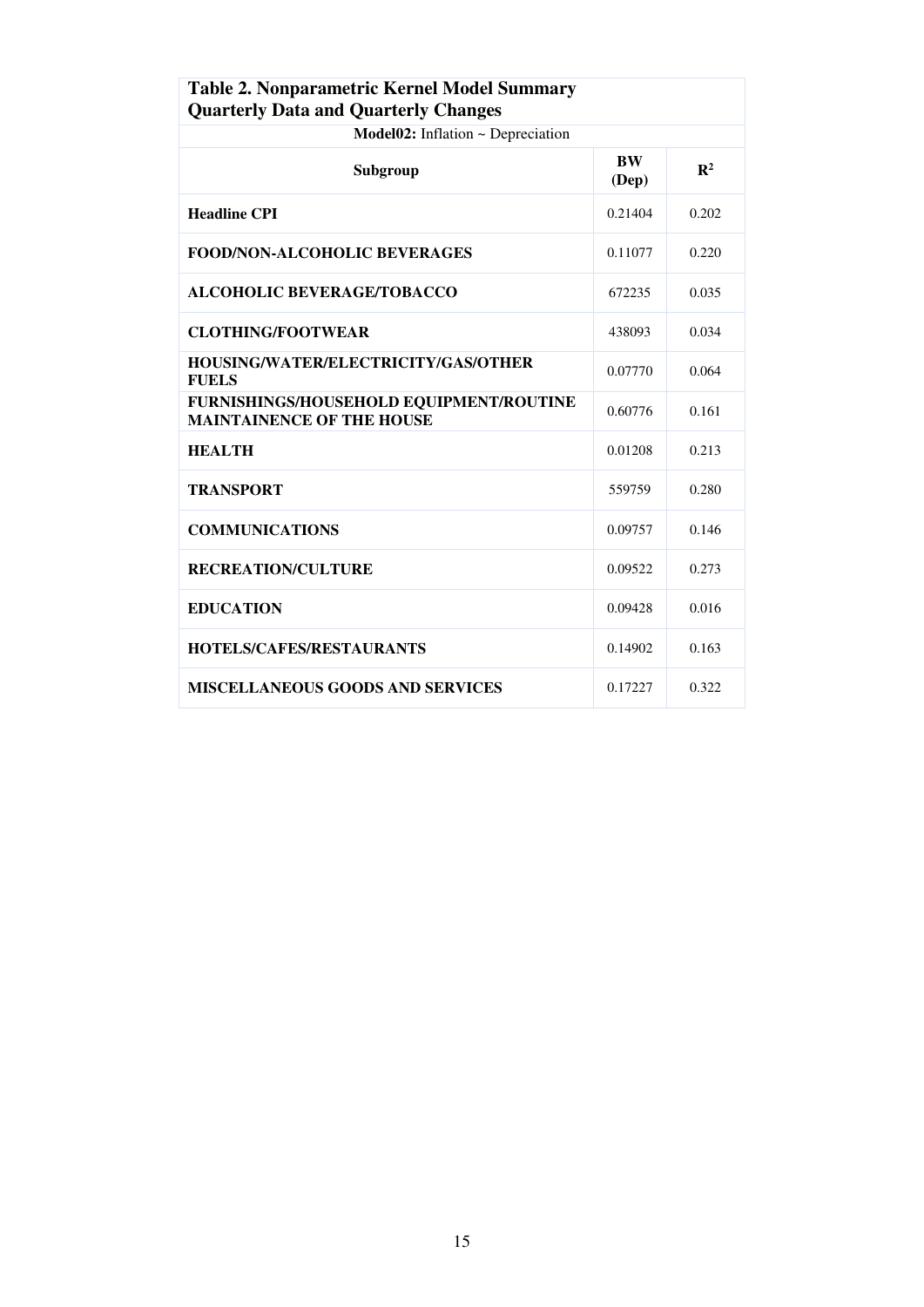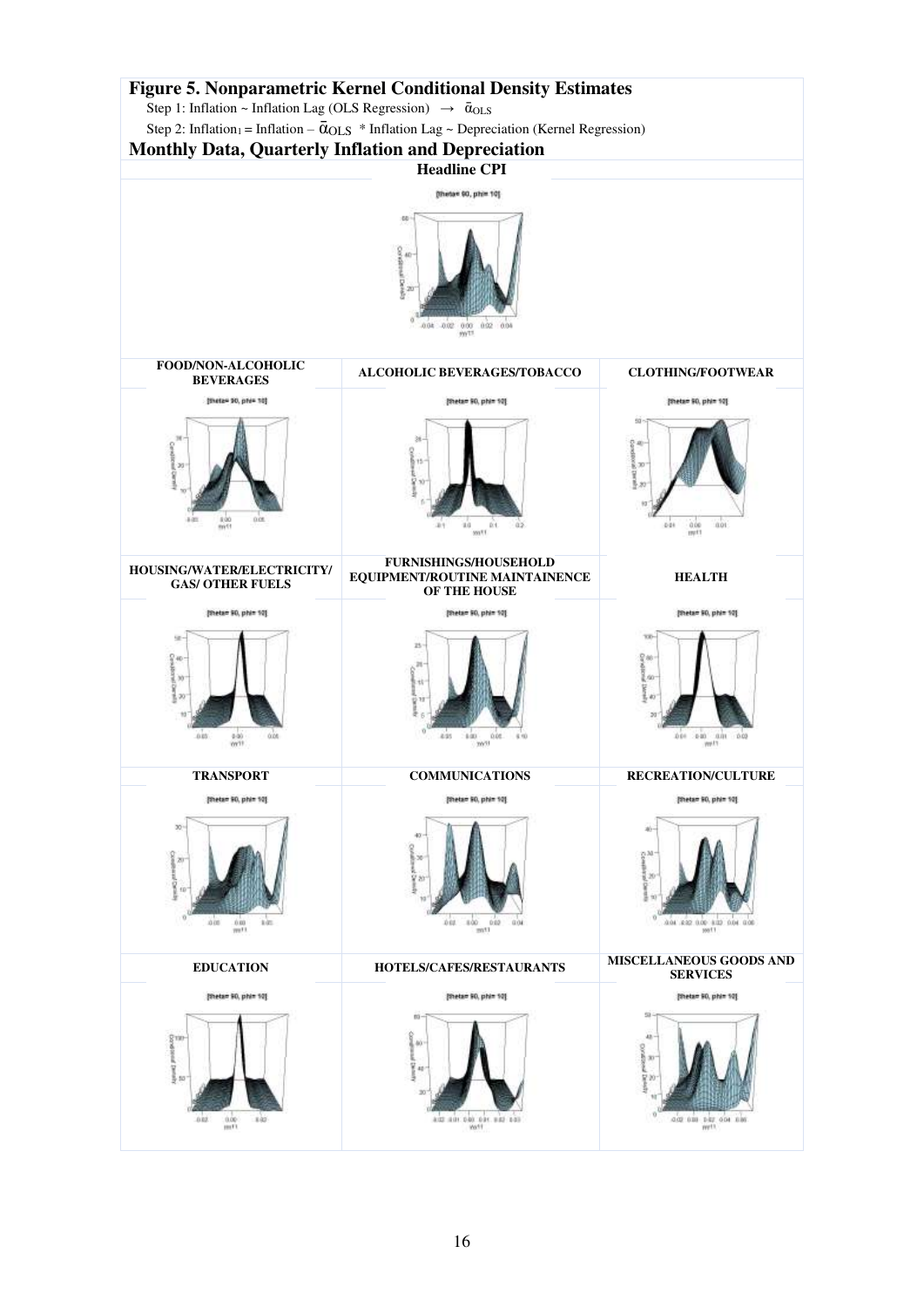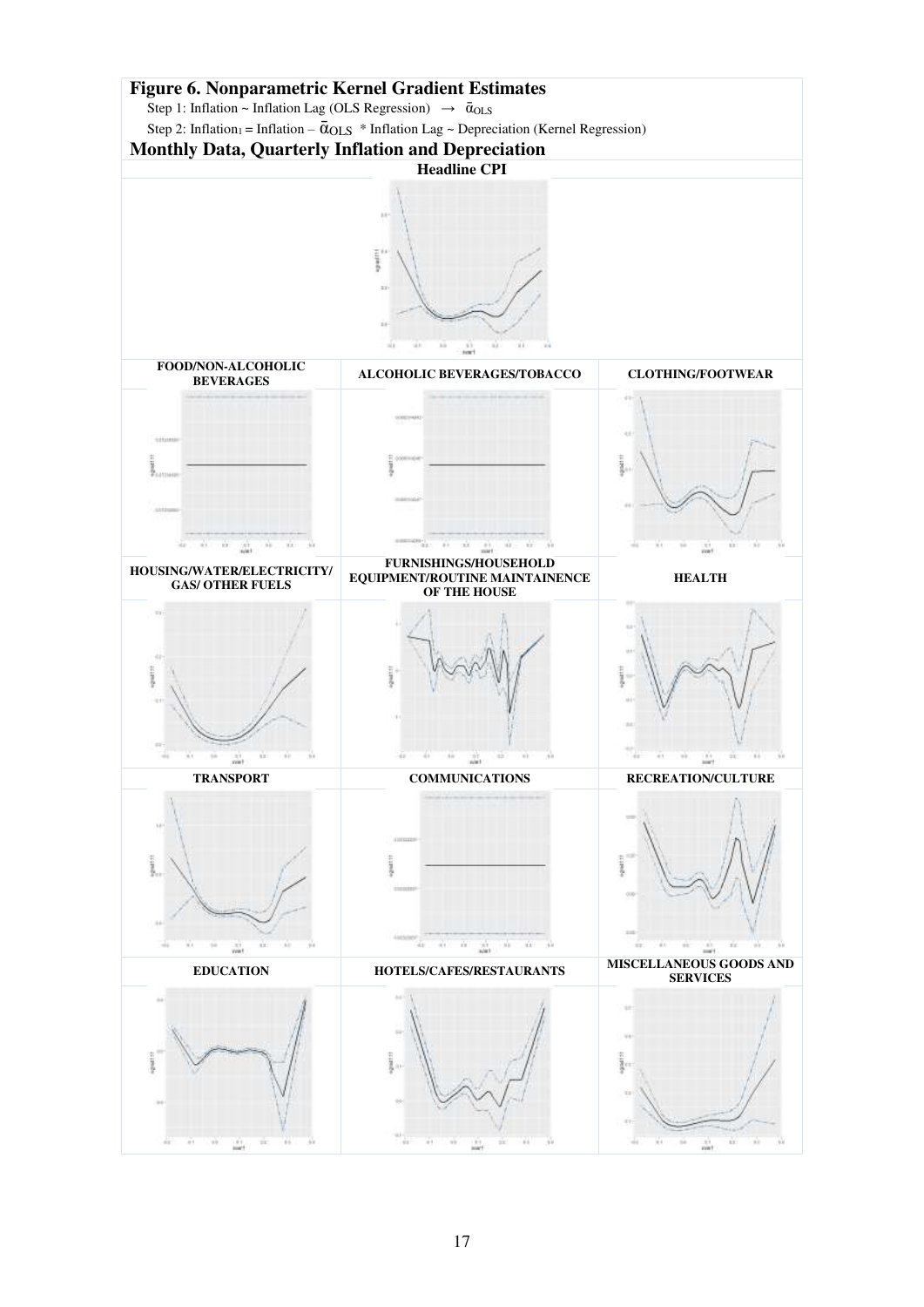| <b>Table 3. Nonparametric Kernel Model Summary</b><br><b>Monthly Data and Quarterly Changes</b> |         |         |  |  |  |
|-------------------------------------------------------------------------------------------------|---------|---------|--|--|--|
| <b>Model02:</b> Inflation <sub>1</sub> ~ Depreciation                                           |         |         |  |  |  |
| <b>BW</b><br>Subgroup<br>(Dep)                                                                  |         |         |  |  |  |
| <b>Headline CPI</b>                                                                             | 0.03580 | 0.552   |  |  |  |
| <b>FOOD/NON-ALCOHOLIC BEVERAGES</b>                                                             | 1414102 | 0.068   |  |  |  |
| <b>ALCOHOLIC BEVERAGE/TOBACCO</b>                                                               | 947064  | 0.00012 |  |  |  |
| <b>CLOTHING/FOOTWEAR</b>                                                                        | 0.04492 | 0.115   |  |  |  |
| HOUSING/WATER/ELECTRICITY/GAS/OTHER<br><b>FUELS</b>                                             | 0.08213 | 0.166   |  |  |  |
| FURNISHINGS/HOUSEHOLD EQUIPMENT/ROUTINE<br><b>MAINTAINENCE OF THE HOUSE</b>                     | 0.01150 | 0.553   |  |  |  |
| <b>HEALTH</b>                                                                                   | 0.02897 | 0.196   |  |  |  |
| <b>TRANSPORT</b>                                                                                | 0.04555 | 0.385   |  |  |  |
| <b>COMMUNICATIONS</b>                                                                           | 1030659 | 0.026   |  |  |  |
| <b>RECREATION/CULTURE</b>                                                                       | 0.02507 | 0.404   |  |  |  |
| <b>EDUCATION</b>                                                                                | 0.02500 | 0.286   |  |  |  |
| <b>HOTELS/CAFES/RESTAURANTS</b>                                                                 | 0.02500 | 0.454   |  |  |  |
| <b>MISCELLANEOUS GOODS AND SERVICES</b>                                                         | 0.07022 | 0.370   |  |  |  |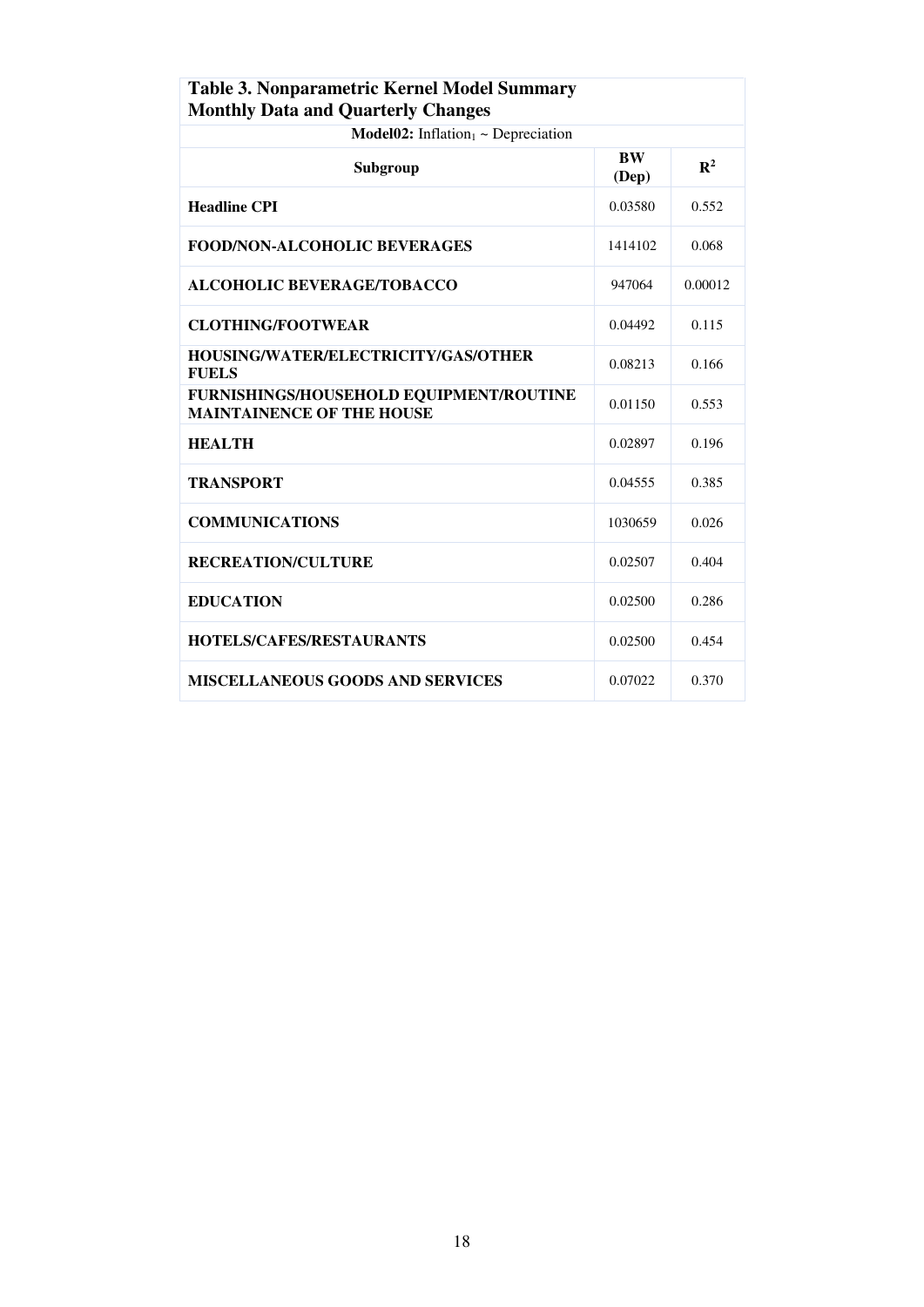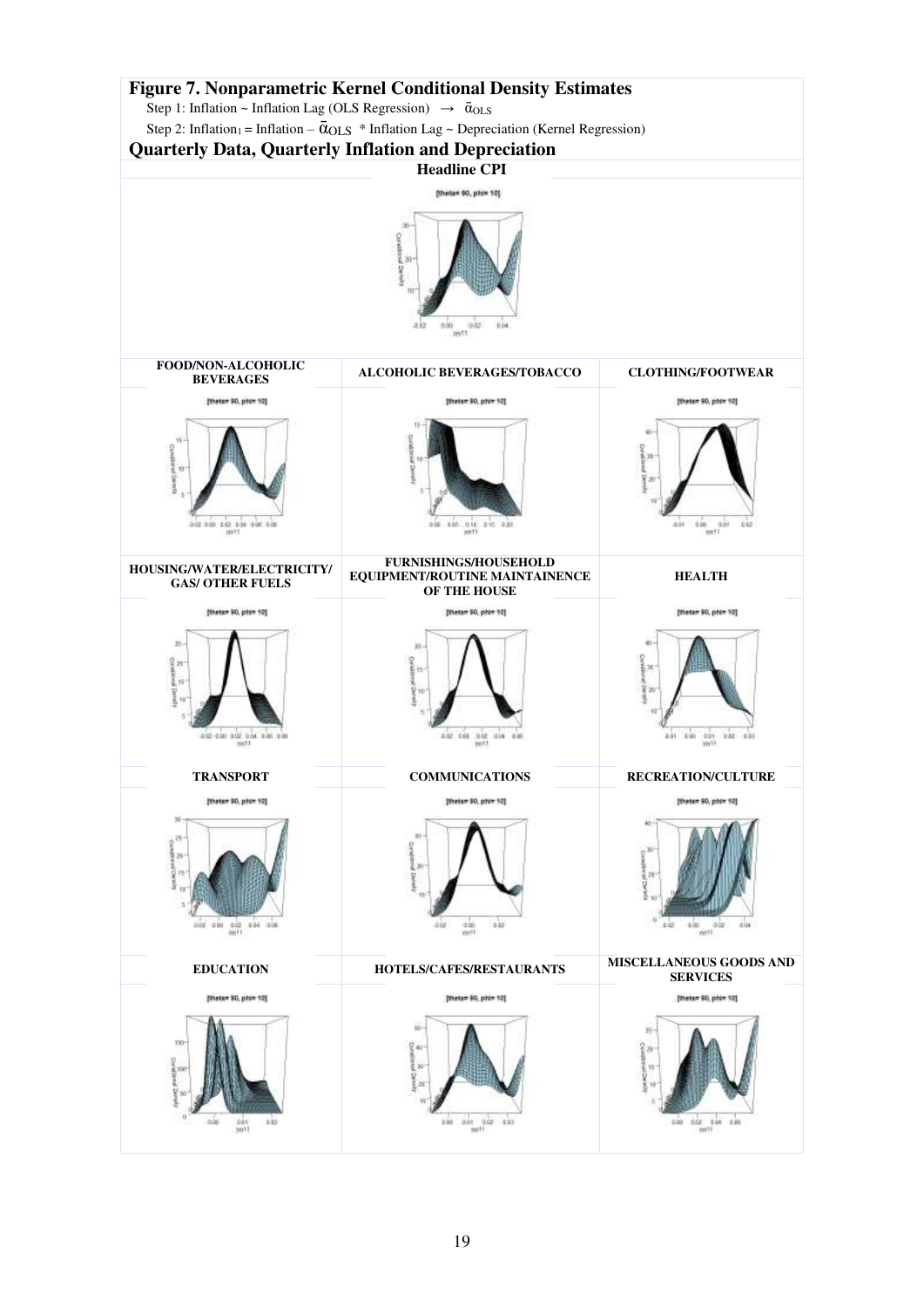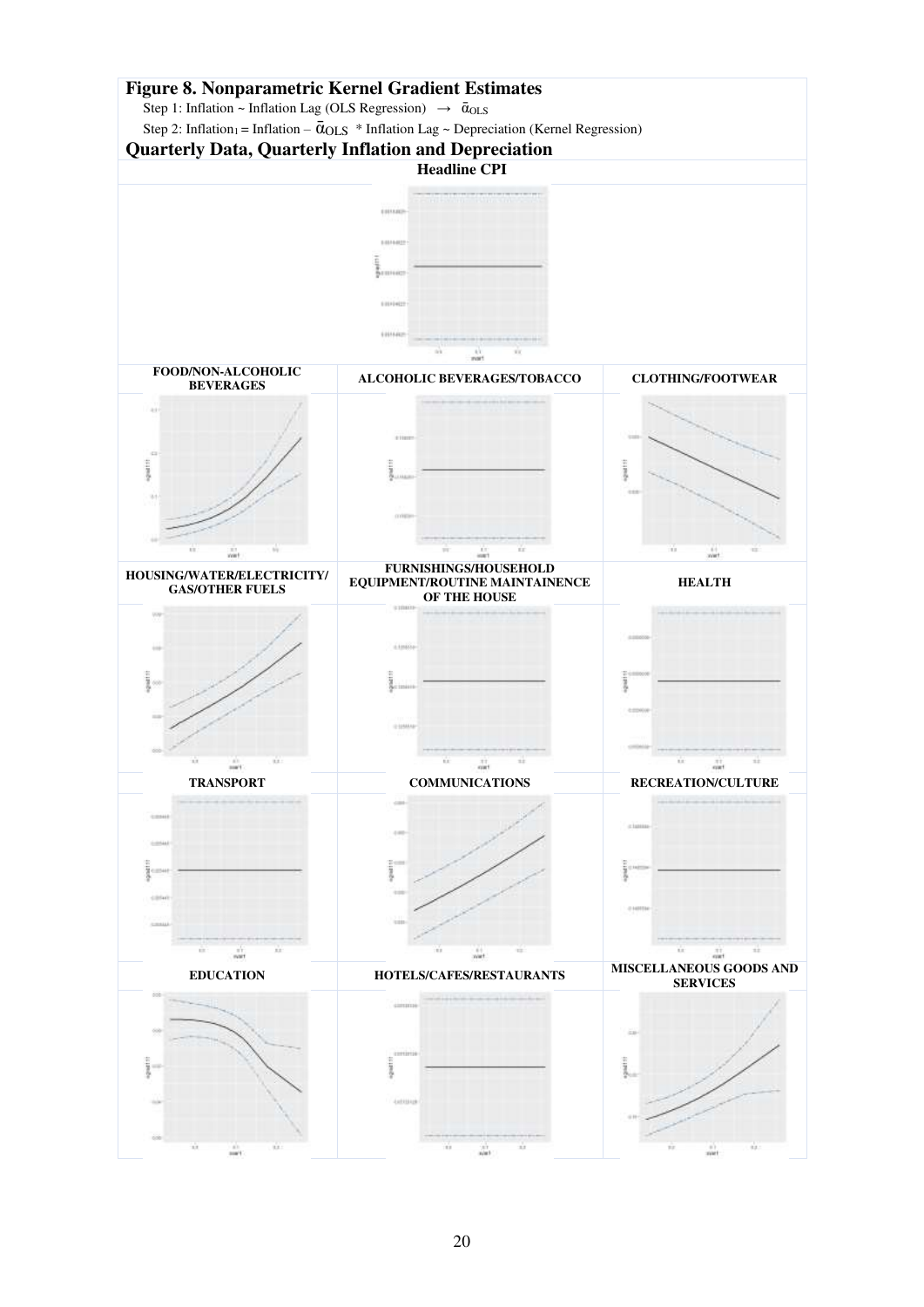| Table 4. Nonparametric Kernel Model Summary<br><b>Quarterly Data and Quarterly Changes</b> |                    |                |  |  |  |
|--------------------------------------------------------------------------------------------|--------------------|----------------|--|--|--|
| <b>Model02:</b> Inflation <sub>1</sub> ~ Depreciation                                      |                    |                |  |  |  |
| Subgroup                                                                                   | <b>BW</b><br>(Dep) | $\mathbb{R}^2$ |  |  |  |
| <b>Headline CPI</b>                                                                        | 585002             | 0.224          |  |  |  |
| FOOD/NON-ALCOHOLIC BEVERAGES                                                               | 0.11002            | 0.207          |  |  |  |
| ALCOHOLIC BEVERAGE/TOBACCO                                                                 | 1479218            | 0.031          |  |  |  |
| <b>CLOTHING/FOOTWEAR</b>                                                                   | 0.30117            | 0.033          |  |  |  |
| <b>HOUSING/WATER/ELECTRICITY/GAS/OTHER</b><br><b>FUELS</b>                                 | 0.13349            | 0.035          |  |  |  |
| FURNISHINGS/HOUSEHOLD EQUIPMENT/ROUTINE<br><b>MAINTAINENCE OF THE HOUSE</b>                | 11661297           | 0.201          |  |  |  |
| <b>HEALTH</b>                                                                              | 2095055            | 0.137          |  |  |  |
| <b>TRANSPORT</b>                                                                           | 2104393            | 0.308          |  |  |  |
| <b>COMMUNICATIONS</b>                                                                      | 0.29397            | 0.088          |  |  |  |
| <b>RECREATION/CULTURE</b>                                                                  | 531845             | 0.361          |  |  |  |
| <b>EDUCATION</b>                                                                           | 0.07480            | 0.036          |  |  |  |
| <b>HOTELS/CAFES/RESTAURANTS</b>                                                            | 15376231           | 0.222          |  |  |  |
| <b>MISCELLANEOUS GOODS AND SERVICES</b>                                                    | 0.11775            | 0.388          |  |  |  |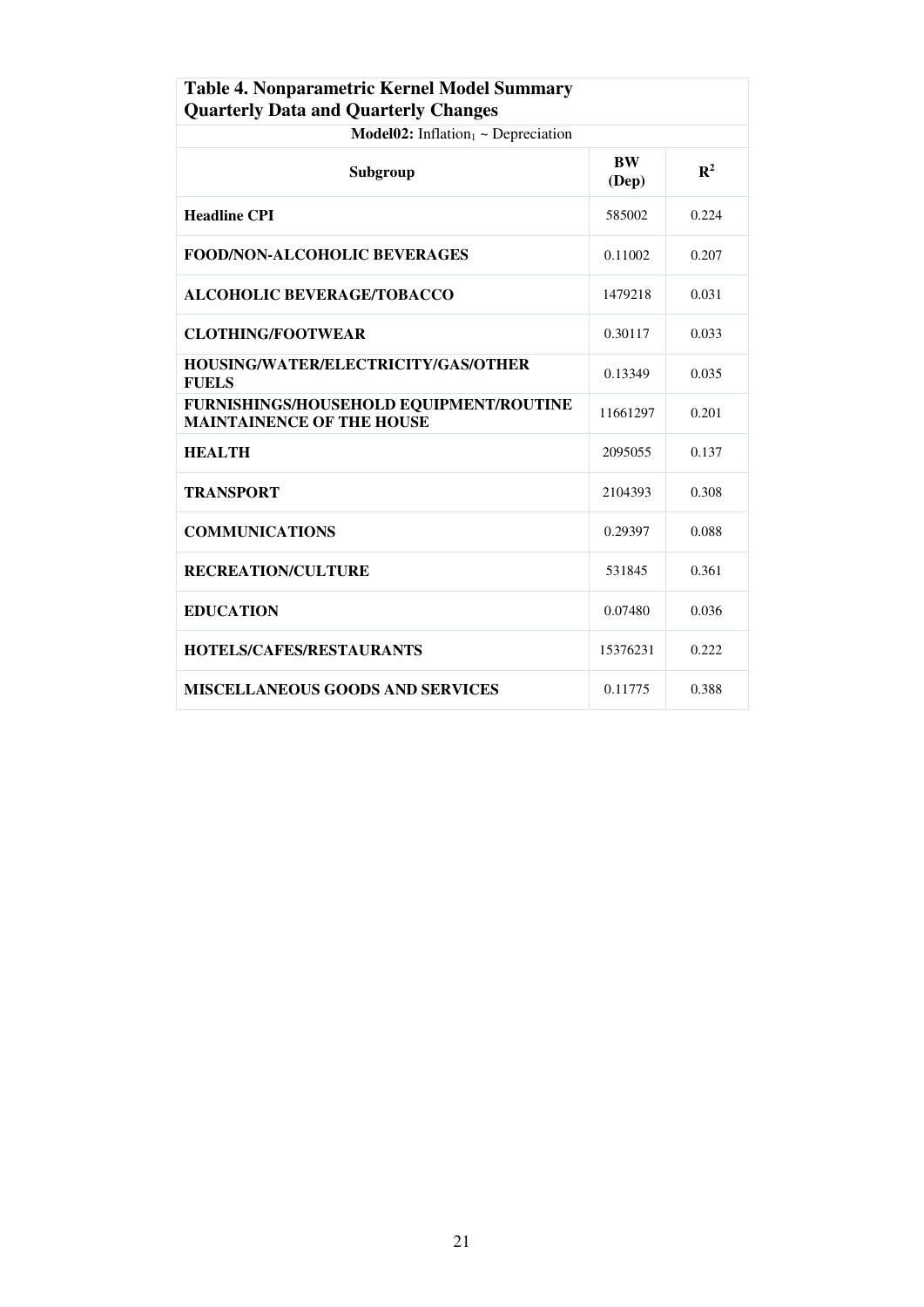| $\sigma$ . The dimension of $\sigma$ is the stronger $\sigma$ and $\sigma$ and $\sigma$ and $\sigma$ . Then $\sigma$                        |                                        |                                    |                                    |                            |  |
|---------------------------------------------------------------------------------------------------------------------------------------------|----------------------------------------|------------------------------------|------------------------------------|----------------------------|--|
| <b>OLS MODEL01:</b> $inf_t = \varphi + \alpha_1 inf_{t-1} + \beta_0 dep_t + \beta_1 dep_{t-1} + \varepsilon_t$                              |                                        |                                    |                                    |                            |  |
| Subgroup                                                                                                                                    | <b>Inflation</b><br>Lag<br>Coefficient | <b>Depreciation</b><br>Coefficient | Depreciation<br>Lag<br>Coefficient | $\mathbb{R}^2$<br>$Adj-R2$ |  |
| <b>Headline CPI</b>                                                                                                                         | 0.773                                  | 0.082                              | $-0.014$                           | 0.782                      |  |
|                                                                                                                                             | (18.132)                               | (7.503)                            | $(-1.106)$                         | (0.779)                    |  |
| FOOD/NON-ALCOHOLIC BEVERAGES                                                                                                                | 0.608                                  | 0.072                              | 0.003                              | 0.456                      |  |
|                                                                                                                                             | (10.439)                               | (2.424)                            | (0.112)                            | (0.447)                    |  |
| <b>ALCOHOLIC BEVERAGE/TOBACCO</b>                                                                                                           | 0.672                                  | 0.043                              | $-0.068$                           | 0.455                      |  |
|                                                                                                                                             | (11.875)                               | (0.646)                            | $(-1.023)$                         | (0.446)                    |  |
| <b>CLOTHING/FOOTWEAR</b>                                                                                                                    | 0.779                                  | 0.013                              | 0.011                              | 0.662                      |  |
|                                                                                                                                             | (17.532)                               | (1.231)                            | (1.064)                            | (0.657)                    |  |
| HOUSING/WATER/ELECTRICITY/GAS/OTHER FUELS                                                                                                   | 0.748                                  | 0.026                              | 0.029                              | 0.630                      |  |
|                                                                                                                                             | (15.718)                               | (1.501)                            | (1.594)                            | (0.623)                    |  |
| FURNISHINGS/HOUSEHOLD EQUIPMENT/ROUTINE                                                                                                     | 0.724                                  | 0.084                              | 0.029                              | 0.742                      |  |
| <b>MAINTAINENCE OF THE HOUSE</b>                                                                                                            | (16.509)                               | (4.378)                            | (1.383)                            | (0.737)                    |  |
| <b>HEALTH</b>                                                                                                                               | 0.907                                  | 0.016                              | 0.006                              | 0.873                      |  |
|                                                                                                                                             | (32.391)                               | (1.979)                            | (0.707)                            | (0.871)                    |  |
| <b>TRANSPORT</b>                                                                                                                            | 0.730                                  | 0.192                              | $-0.080$                           | 0.690                      |  |
|                                                                                                                                             | (14.296)                               | (7.598)                            | $(-2.760)$                         | (0.685)                    |  |
| <b>COMMUNICATIONS</b>                                                                                                                       | 0.654                                  | 0.033                              | $-0.012$                           | 0.479                      |  |
|                                                                                                                                             | (11.496)                               | (2.097)                            | $(-0.724)$                         | (0.470)                    |  |
| <b>RECREATION/CULTURE</b>                                                                                                                   | 0.689                                  | 0.095                              | 0.004                              | 0.727                      |  |
|                                                                                                                                             | (14.390)                               | (5.735)                            | (0.215)                            | (0.722)                    |  |
| <b>EDUCATION</b>                                                                                                                            | 0.712                                  | $-0.019$                           | 0.028                              | 0.540                      |  |
|                                                                                                                                             | (13.976)                               | $(-2.274)$                         | (3.333)                            | 0.532)                     |  |
| <b>HOTELS/CAFES/RESTAURANTS</b>                                                                                                             | 0.830                                  | 0.037                              | $-0.004$                           | 0.795                      |  |
|                                                                                                                                             | (22.369)                               | (5.243)                            | $(-0.526)$                         | (0.792)                    |  |
| <b>MISCELLANEOUS GOODS AND SERVICES</b>                                                                                                     | 0.746                                  | 0.175                              | $-0.075$                           | 0.774                      |  |
|                                                                                                                                             | (15.946)                               | (9.962)                            | $(-3.561)$                         | (0.771)                    |  |
| $\mathbf{X}^T$ and $\mathbf{X}$ are the second and $\mathbf{X}$ are the second $\mathbf{X}$ and $\mathbf{X}$ are the second of $\mathbf{X}$ |                                        |                                    |                                    |                            |  |

## **Table 5. Parametric Models with Monthly Data and Quarterly Changes**

Values in parentheses indicate t-stats.